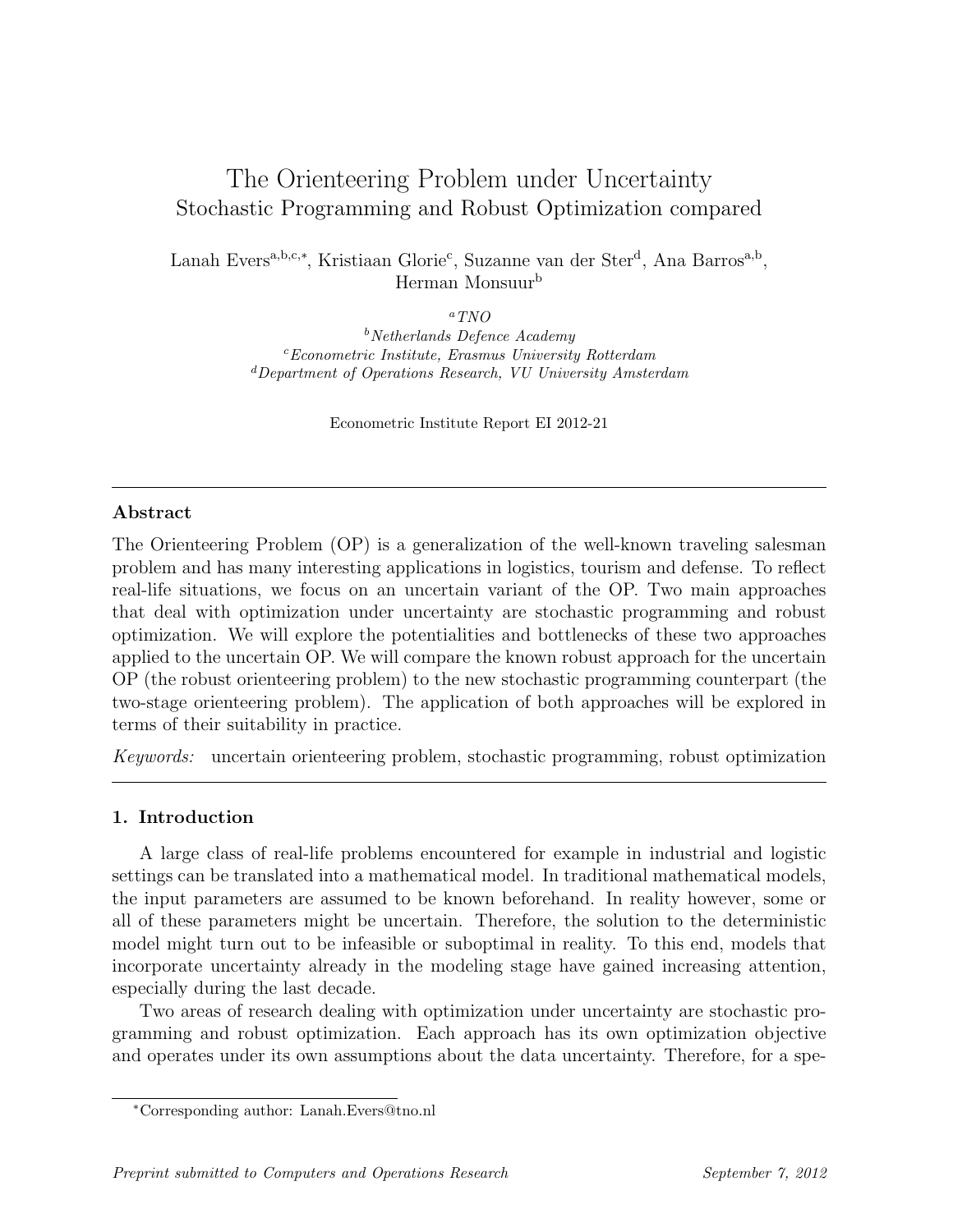cific optimization problem and specific characteristics of the uncertain data, one approach might be preferred over the other.

In this paper we will focus on an uncertain variant of the Orienteering Problem (OP). The OP has a number of challenging applications in logistics, tourism and defense, as we will address later in this paper. The OP is a generalization of the Traveling Salesman Problem (TSP), which does not require all nodes to be visited and considers a profit associated with each node. The profit is collected only if a node is visited. The goal is to find a feasible tour of maximum profit, starting and ending at the depot. A tour is feasible if the total weight of the arcs that are included in the tour satisfies a capacity constraint. In practice, the weights may for example model travel costs, travel time or fuel consumption. The non-deterministic version of the OP under our consideration has uncertain weights on the arcs.

We will apply techniques from both stochastic programming and robust optimization to the uncertain OP. To this end, we introduce the Two-Stage Orienteering Problem (TSOP) by applying techniques from stochastic programming and we will compare this model to the known robust approach to the uncertain OP: the Robust Orienteering Problem (ROP) [1]. We will present the advantages and disadvantages of both approaches and we will discuss why specific characteristics of different applications of the OP might make either one of the approaches more suitable for these applications. Although a lot of research has been done on applying either stochastic programming or robust optimization to a specific application, research on comparing both approaches is scarce. To the best of our knowledge, no comparison between a stochastic programming approach and robust optimization approach to the OP has been made yet.

This paper is structured as follows. In the next section we will provide background on both stochastic programming and robust optimization and we will mention how our uncertain OP relates to the available modeling approaches. In Section 3 we will provide some background on the OP. We will formulate the nominal OP in which all parameters are assumed to be deterministic and we will discuss the literature on uncertain variants of the OP, among which the ROP. Next, we will introduce the TSOP in Section 4 and we will describe how we use Sample Average Approximation (SAA) to solve the TSOP. In Section 5 we conduct a case study where we use both the ROP approach and the TSOP approach to solve the same problem instance. We will compare the results of both models and we will discuss their suitability for two different applications of the OP in Section 6. Concluding remarks and directions for further research will be stated in Section 7.

## 2. Optimization under uncertainty

In this section we will provide some background on stochastic programming and robust optimization. We will first briefly summarize the main characteristics of both approaches and the way in which they differ. In stochastic programming the probability distribution of the uncertain parameters is assumed to be known or close to some estimated distribution. In robust optimization on the other hand, the data is assumed to be 'unknown but bounded'. With respect to the optimization objective, in stochastic programming the goal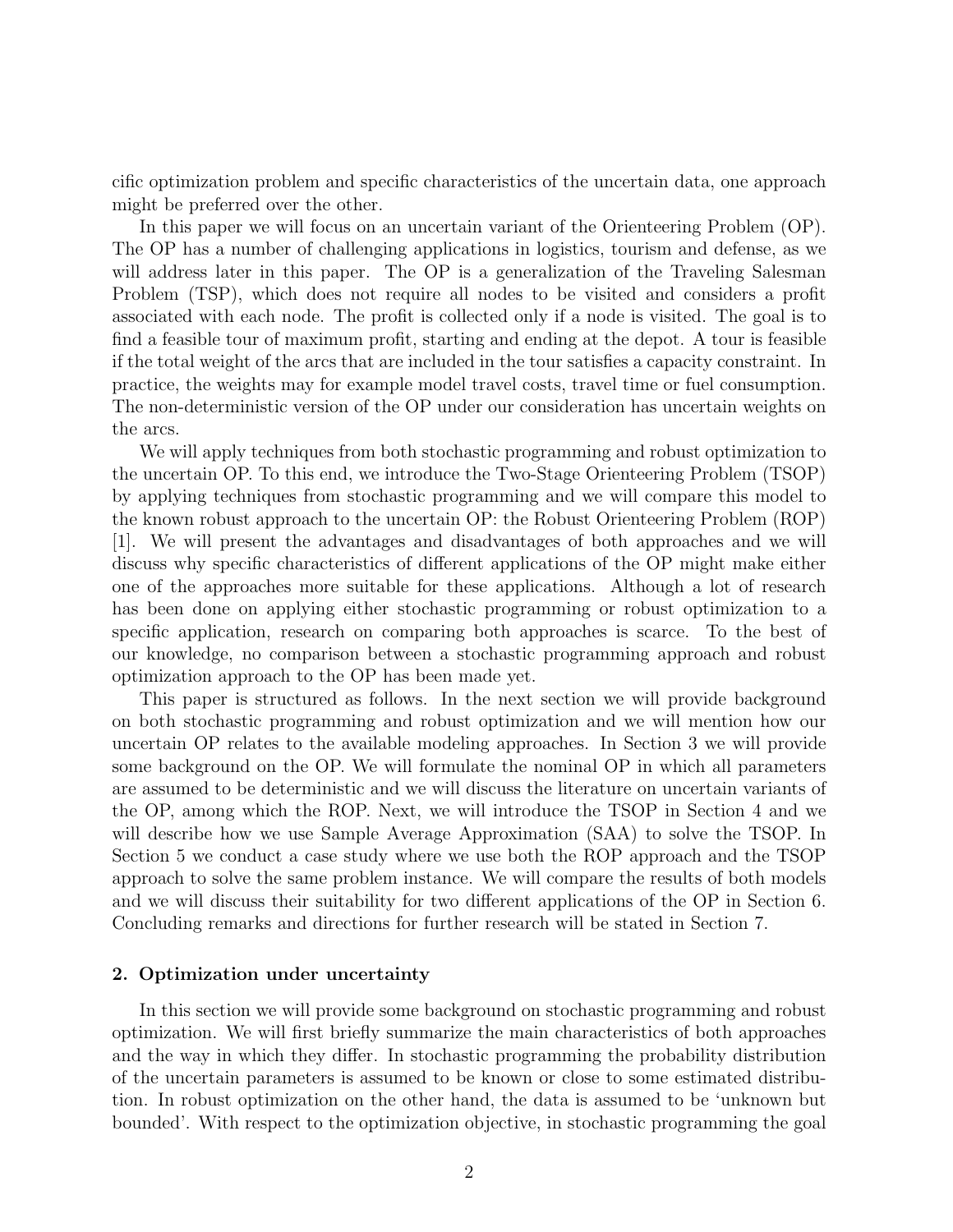is to optimize the expected value of the objective function, based on the specific probability distribution of the uncertain parameters. In robust optimization the goal is to optimize the worst-case value of the objective function when considering all possible realizations of the uncertain parameters within a so-called uncertainty set.

The basic foundations of stochastic programming were proposed already in the 1950s by Dantzig [2], Beale [3] and Charnes and Cooper [4]. For an introduction to stochastic programming we refer to Birge and Louveaux [5] and more advanced theory is provided by Ruszczinski and Shapiro [6]. A bibliography on theory and applications is provided by van der Vlerk in [7].

The first step in the area of robust optimization was made in 1973 by Soyster [8]. One of the characteristics of the Soyster approach is that it might provide very conservative solutions, since resulting solutions can deal with all parameters reaching their worst-case value at the same time. However, the probability of realization of this worst-case scenario is very low in practice. In the late nineties, new robust optimization frameworks that deal with this issue were developed for Integer Programming (Kouvelis and Yu [9]) and Convex Programming (Ben-Tal and Nemirovski [10, 11] and El Ghaoui et al. [12, 13]).

Both stochastic programming and robust optimization provide models and tools for static as well as dynamic optimization problems under uncertainty. In a static uncertain optimization problem all decisions have to be made before the actual data reveal themselves. The main approach in stochastic programming to static problems is the use of chance constraints. Chance constraints define a lower bound on the probability that a constraint has to be satisfied, based on the predefined probability distributions. The idea of chance constraints was introduced by Charnes and Cooper [4, 14]. For theory, background and illustrative examples of the use of chance constraints we refer to Prékopa  $|15|$ . In static robust optimization adjusting the size and shape of the uncertainty set allows the decision maker to find a balance between the feasibility and the worst-case objective value that can be obtained for all realizations in the uncertainty set.

In a dynamic uncertain optimization problem however, the effect of prior decisions combined with realizations that are revealed later on, can be corrected by decisions (recourse actions) in a future stage. These problems are referred to as two-stage or multi-stage problems, depending on the number of stages in which the decisions can be taken. Stochastic programming deals with these problems by minimizing the sum of the first-stage cost and the expected cost in the future stages, based on the assumed probability distributions of the uncertain parameters. When no such strict assumptions on the uncertain parameters can be made, the use of robust optimization seems more appropriate. The first extension of robust optimization to dynamic settings was proposed by Ben-Tal et al. [16]. They show that two-stage robust linear programming is computationally intractable and propose a tractable alternative referred to as affinely adjustable robust linear programming. Affinely adjustable robustness requires the recourse decision variables to be an affine function of the realizations of the uncertain parameters. Later, related approaches to dynamic robust optimization have been proposed (see. e.g. [17, 18, 19]).

The amount of research focussing on comparing robust optimization and stochastic programming is limited. Regarding the class of static uncertain problems, both Ben-Tal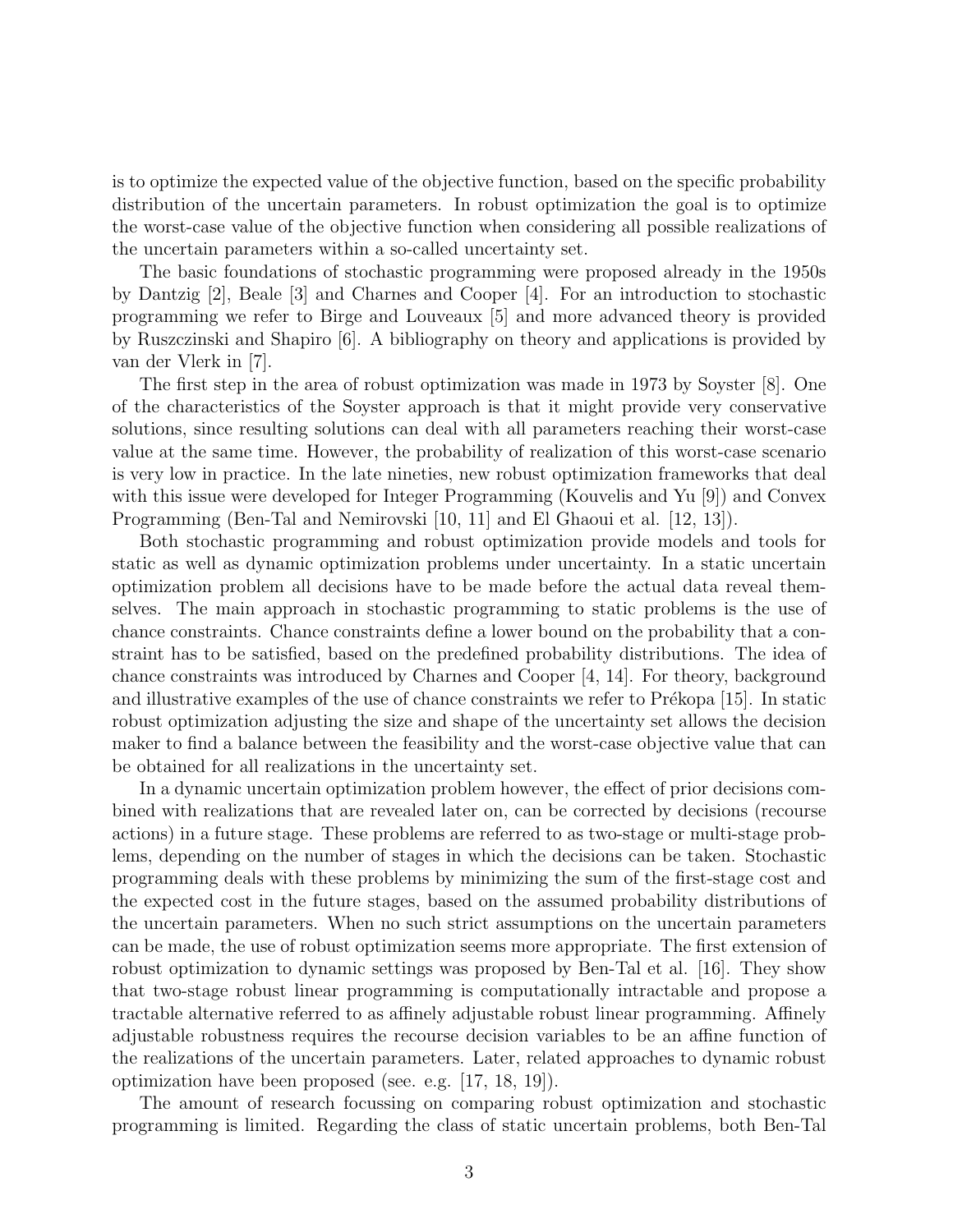and Nemirovski [20] and Bertsimas and Sim [21] derived bounds on constraint violation, based on the uncertainty set that was chosen in a robust optimization problem. These bounds can be related to the chance constraints that are used in stochastic programming. Since the assumptions on the distribution of the data uncertainty in robust optimization are less restrictive than the ones used in stochastic programming, the robust optimization solutions associated to the bounds on constraint violation, might turn out to be relatively conservative. A drawback of chance constraint modeling on the other hand, is that the associated models are generally intractable, which is often not the case for robust optimization models. Chen et al. [22] also address the relation between the bounds suggested in robust optimization and chance constraints. They extend the ideas proposed in [20] and [21] by defining new uncertainty sets that can capture asymmetry in the underlying random variables. Bertsimas and Thiele [23] present a framework of robust optimization techniques for both static and dynamic uncertain optimization problems. Throughout their tutorial they mention some relations to stochastic programming approaches.

The non-deterministic version of the OP that we consider in this paper has uncertain weights on the arcs. This problem was solved by means of robust optimization in [1], where the Robust Orienteering Problem (ROP) was introduced. The ROP finds a solution to a static problem: finding an initial tour. In applications of this uncertain OP however, the solution should be implemented in a dynamic environment. Due to its problem structure, it is not possible to apply aforementioned robust dynamic approaches to our non-deterministic OP. Therefore an alternative approach that extends the static solution approach with agility principles was suggested in [1]. In the remainder of this paper we will refer to this approach, including its dynamic extension as the 'Agile ROP'. In order to compare the Agile ROP to its stochastic dynamic counterpart, we introduce the Two-Stage Orienteering Problem (TSOP), which is a dynamic model to begin with.

#### 3. Background on the orienteering problem

The OP was introduced by Tsiligirides [24] and was shown to be NP-Hard by Golden et al. [25]. An exact algorithm for the OP was proposed by Fischetti et al. [26] and a recent survey on the OP is given by Vansteenwegen et al. [27]. The OP is also known as the selective traveling salesperson problem [28, 29, 30], the maximum collection problem [31, 32], the time constrained traveling salesman problem [33] and the bank robber problem [34]. The general OP is defined as a path planning problem, but in most applications the aim is to find a tour. The selective traveling salesperson problem and the time constrained traveling salesman problem however, are always defined as a tour planning problem.

The OP belongs to the class of Traveling Salesman Problems with profits (TSPs with profits), of which an overview is given by Feillet et al. [35]. The TSP with profits consists of three problem variants: the OP, the Profitable Tour Problem (PTP) and the Price Collecting TSP (PCTSP). These variants differ in the way the weights and the profits are handled in the optimization problem. They are modeled either in the objective function or in a constraint. In the PTP both the weights and the profits are contained in the objective function (see [36]). The objective of the PCTSP however is to minimize the total weight of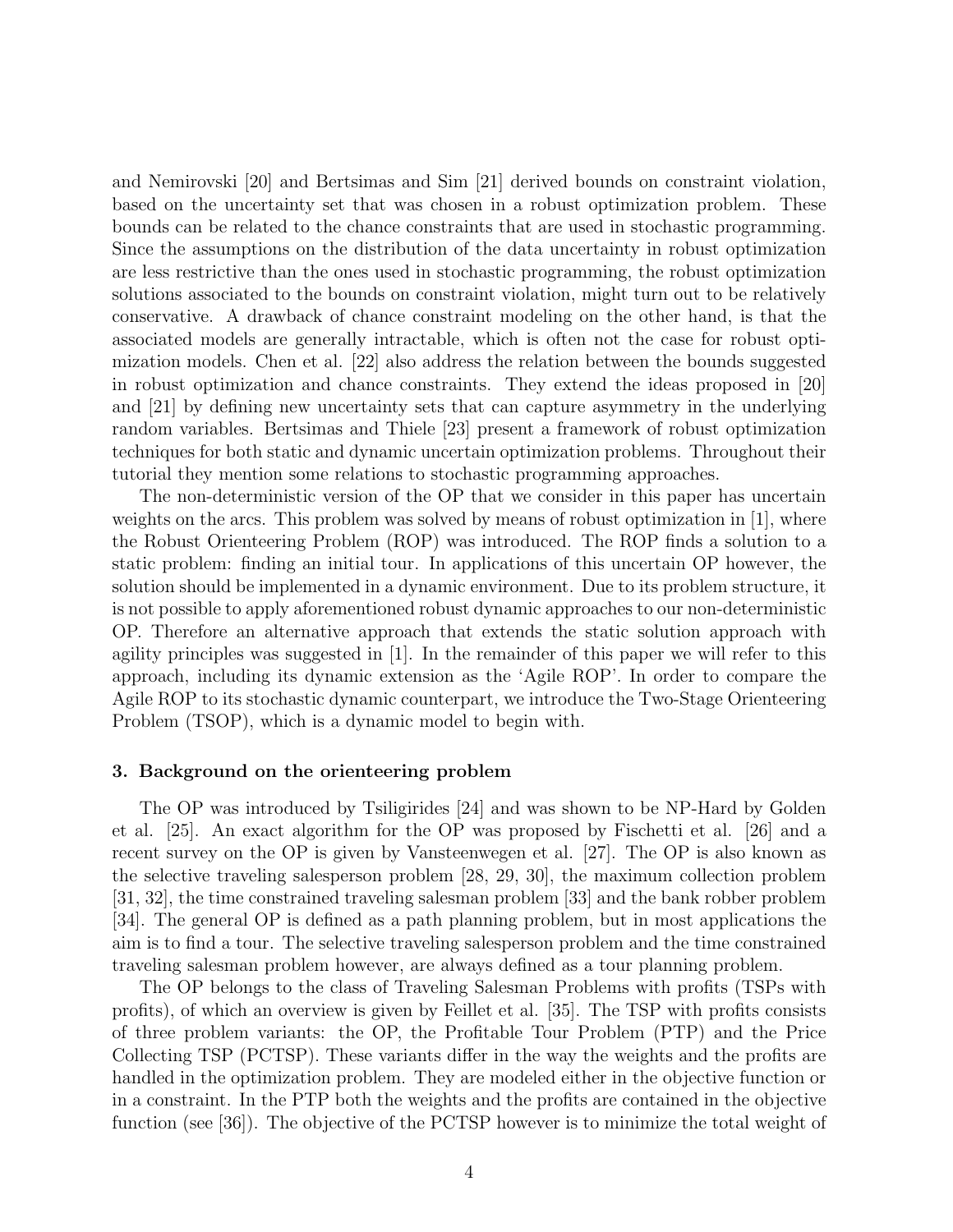the tour, such that a constraint on a minimum profit level is met, while the OP deals with the weights and the profits exactly in the opposite way. In the original definition of the PCTSP by Balas [37], penalty terms are also added to the objective function for unvisited nodes. In most recent literature on the PCTSP however, the penalties are set to zero.

## 3.1. The nominal orienteering problem

Consider a set of nodes N and let  $|N|$  be its cardinality. Denote the depot location by node  $0 \notin N$ . For notational convenience, define  $N^+ = N \cup \{0\}$ . To each node  $i \in N$  we associate a profit value  $p_i$ . We formulate the OP on a complete graph  $G = (N^+, A)$  with  $|N| + 1$  vertices. To each arc  $(i, j) \in A$  we associate a value  $f_{ij}$  representing the expected weight of arc  $(i, j)$ . The total capacity of the arcs that can be selected in any tour is denoted by F. We introduce a binary decision variable  $x_{ij}$  for every arc  $(i, j) \in A$ .  $x_{ij}$  is set to 1 if arc  $(i, j)$  is used in the tour and 0 otherwise. An auxiliary variable  $u_i$  is introduced to denote the position of node  $i$  in the tour. The goal is to find a tour of maximum profit, that is feasible with respect to the capacity constraint, starting and ending at the depot. Based on these definitions, the formulation of the nominal OP is the following.

$$
(OP) \qquad \max \sum_{i \in N} p_i \sum_{j \in N^+ \setminus \{i\}} x_{ij}, \tag{1}
$$

subject to

$$
\sum_{i \in N} x_{0i} = \sum_{i \in N} x_{i0} = 1,\tag{2}
$$

$$
\sum_{i \in N^+ \setminus \{k\}} x_{ik} = \sum_{i \in N^+ \setminus \{k\}} x_{ki} \le 1 \qquad \forall k \in N,
$$
\n(3)

$$
\sum_{(i,j)\in A} f_{ij}x_{ij} \le F,\tag{4}
$$

$$
u_i - u_j + 1 \le (1 - x_{ij})|N| \qquad \forall i, j \in N,
$$
\n<sup>(5)</sup>

$$
1 \le u_i \le |N| \qquad \qquad \forall i \in N, \tag{6}
$$

 $x_{ij} \in \{0, 1\}$   $\forall (i, j) \in A.$  (7)

Constraint (2) guarantees that the tour starts and ends at the depot. Constraints (3) are the flow conservation constraints and ensure that a node is visited at most once. Constraint (4) is the capacity constraint. Finally, Constraints (5) prevent the construction of subtours. This formulation is consistent with the one used in [1].

#### 3.2. Uncertain orienteering problems

Although the deterministic OP has been well studied in the literature, research on non-deterministic variants of the OP is limited. This section reviews the literature that does exist on this topic. In all of these variants (part of) the uncertainty is in the weights on the arcs. The assumptions on the distribution of the uncertain weights however, differ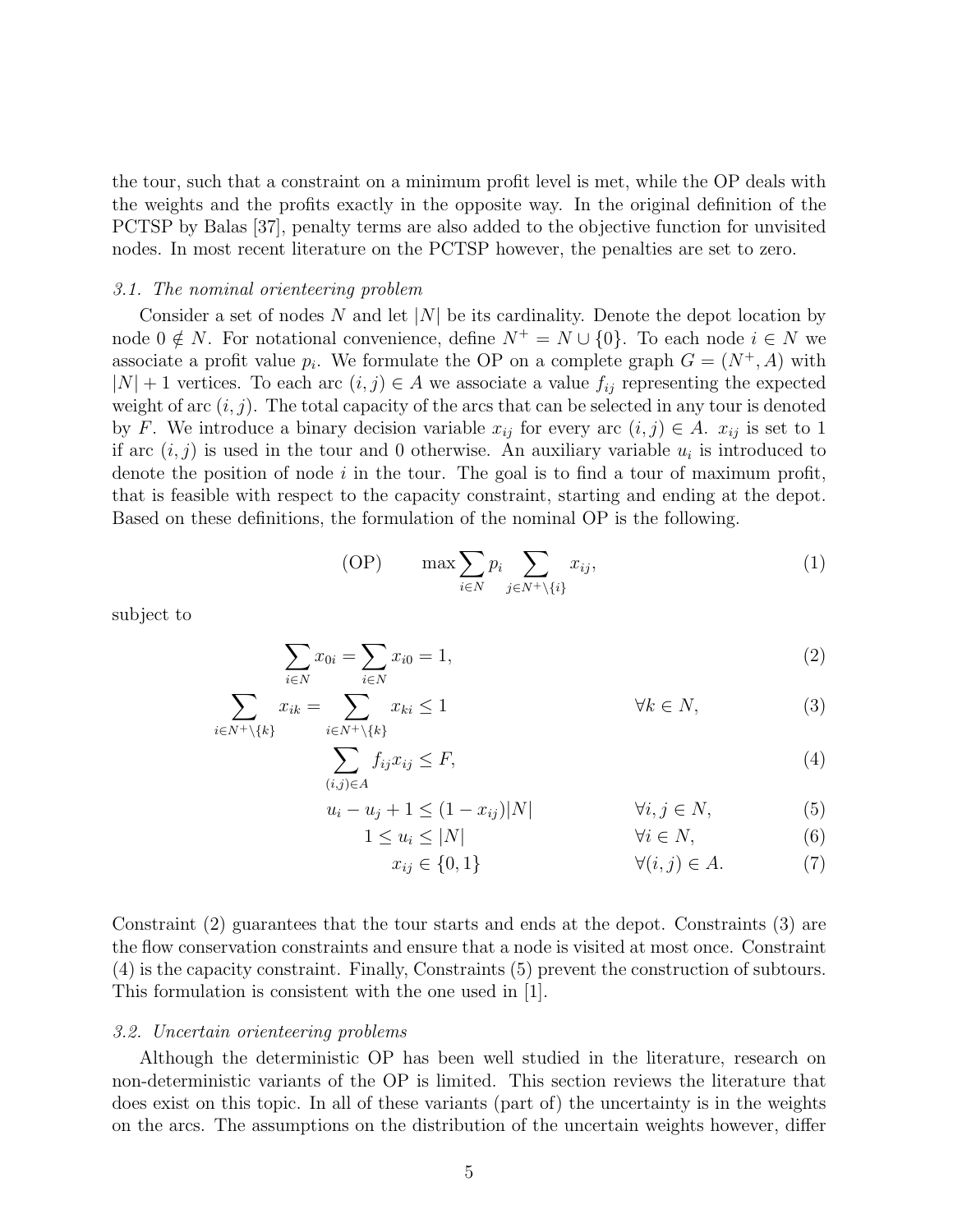among the variants. Some variants also contain additional uncertain parameters. Different problem formulations and solution approaches are used. All approaches aim at finding an initial tour by taking uncertainty into account.

Teng et al. [33] introduce and solve the Time-Constrained Traveling Salesman Problem with stochastic travel and service times (TCTSP). For tours that exceed the time constraint, a penalty is imposed, proportional to the amount in excess of the cost limit. The authors consider a two stage stochastic program with recourse and use an Integer-L-Shaped algorithm to solve this problem. The probability distributions are assumed to be discrete in the TCTSP.

A related problem is addressed by Tang and Miller-Hooks [38]. They introduce the Stochastic Selective Traveling Salesperson Problem (SSTSP) where the aim is to find a tour with a maximum objective value consisting of total reward minus total travel cost. The total duration of the tour has to satisfy a chance constraint, based on discrete probability distributions. Since travel costs also occur in the objective function, this variant is a generalization of the OP.

Campbell at al. [39] introduce yet another stochastic variant of the OP where a penalty is incurred for the nodes in the planned ordering that cannot be reached, which they call the Orienteering Problem with Stochastic Travel and Service Times (OPSTS). The objective is to maximize the total expected profit, consisting of both rewards from the nodes that can be reached and penalties for the nodes in the planned order that cannot be reached. Contrary to the TCTSP and the SSTSP, the OPSTS does not demand the solution to be a tour. The deadline is only considered up to the last node in the planned order (or tour) and therefore there is no constraint on the total weight of the entire tour. In [39] exact solutions for some specific instances are provided and a variable neighborhood search heuristic is used to solve the general case.

#### 3.2.1. The agile robust orienteering problem

The Robust Orienteering Problem with its dynamic extension (the Agile ROP) was introduced by Evers et al. [1]. We will devote special attention to the Agile ROP, since this modeling strategy will be used to compare to the TSOP strategy. The goal of the Agile ROP is to find a maximum profit tour that remains feasible for all realizations of the uncertain parameters in a predefined uncertainty set. In the Agile ROP, no penalty costs are added to the problem instance. By varying the uncertainty set, a balance can be achieved between the probability that a tour remains feasible and the objective value of such a feasible tour. Based on the choice of the uncertainty set, problem specific theoretical bounds on constraint feasibility were derived. Before further addressing the Agile ROP we will briefly go into more detail regarding the robust optimization framework provided by Ben-Tal et al. [40].

Ben-Tal at al. define a solution to be 'robust feasible' if the solution remains feasible for all realizations of the uncertain parameters within a predefined uncertainty set. The uncertainty set can for example be defined using norms. Special cases of such uncertainty sets may lead to intuitively easy to understand requirements on the robust feasible solutions. The use of the  $L_{\infty}$ -norm for example, where the uncertainty set has a certain size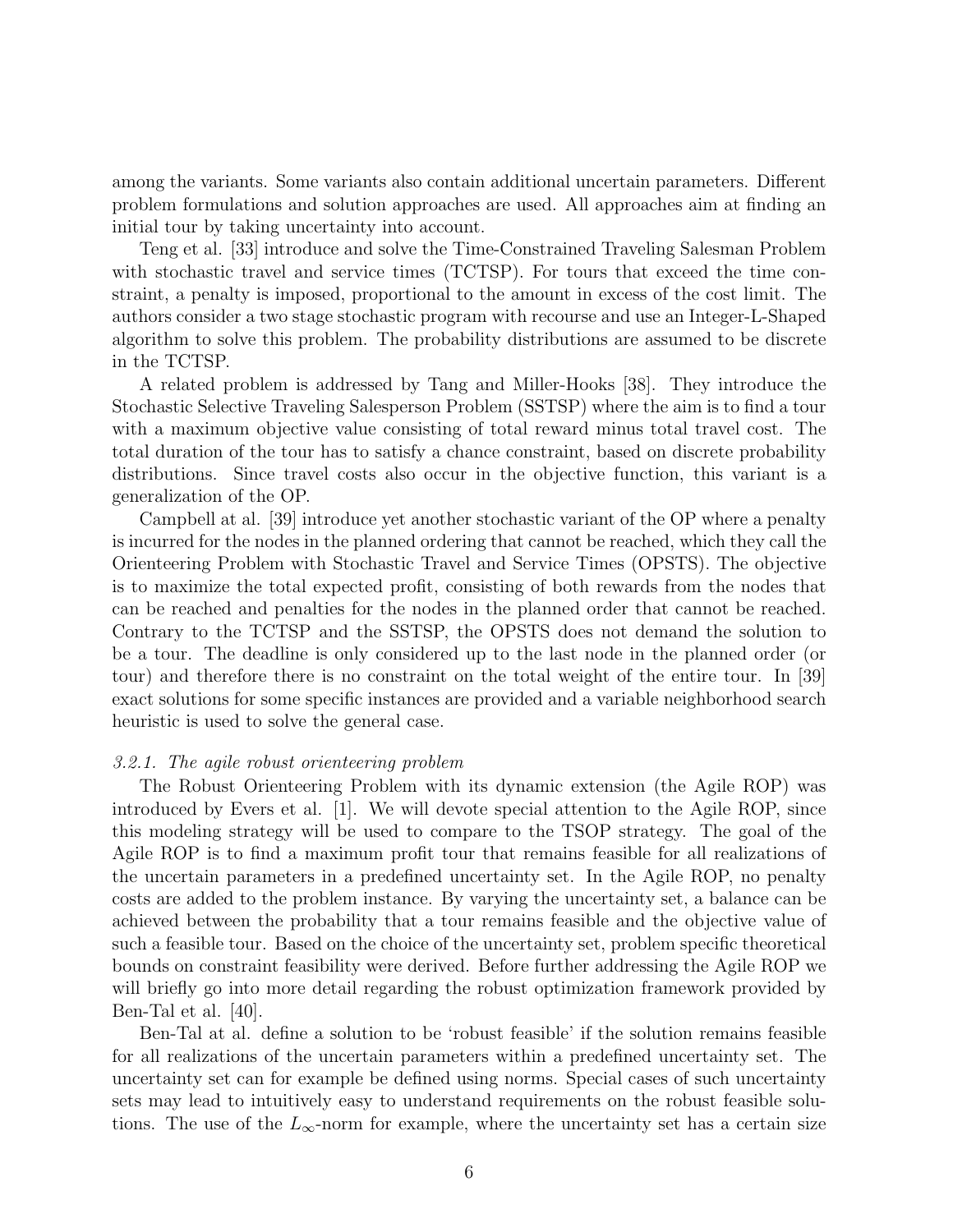(say  $\rho$ ), leads to a solution that remains feasible if all uncertain parameters differ at most  $\rho$  times their maximum deviation from their expected value.

Evers et al. [1] applied this framework by Ben-Tal at al. to introduce and analyze the ROP. Contrary to the nominal OP, in the ROP the weights of the arcs are assumed to be uncertain. The expected weight of arc  $(i, j)$  is denoted by  $\overline{f_{ij}}$ . Define a random variable  $\zeta_{ij} \in [-1, 1]$ . The realizations of the weights  $f_{ij}$  are assumed to lie within a certain predefined interval, such that

$$
f_{ij} = \overline{f_{ij}} + \zeta_{ij}\sigma_{ij}.\tag{8}
$$

Recall that in robust optimization an uncertainty set describes the set of realizations of the uncertain parameters against which we want the solution to be protected. The larger this uncertainty set is chosen, the larger the probability will be that the solution will remain feasible under the realizations of the uncertain parameters. But a large uncertainty set might on the other hand lead to a relatively conservative solution. As such, by varying the size and shape of the uncertainty set, a balance can be found between feasibility and the objective value that will be obtained in case the solution is feasible. In the ROP, the uncertainty set containing all realizations of the weights against which the solution should be protected is denoted by  $Z$ , which is defined as

$$
Z = \{ \zeta \in \mathbf{R}^{|A|} : ||\zeta||_s \le \rho_s \forall s \in S \} = \bigcap_{s \in S} B_s^{|A|}(\rho_s). \tag{9}
$$

Thus, Z is allowed to be an arbitrary intersection of balls, where, to simplify notation,

$$
B_s^n(\rho_s) = \{ \zeta \in \mathbf{R}^n : ||\zeta||_s \le \rho_s \}. \tag{10}
$$

A solution to the ROP is robust against the uncertainty in the weights of the arcs if it satisfies Constraint (4) for all realizations  $\zeta \in \mathbb{Z}$ . That is, if it holds that

$$
\sum_{(i,j)\in A} (\overline{f_{ij}} + \sigma_{ij}\zeta_{ij}) x_{ij} \le F \quad \forall \zeta \in Z.
$$
 (11)

Note that Equation (11) contains infinitely many constraints, but it is shown in [1] that the problem can be rewritten such that the associated robust counterpart only contains a finite number of constraints.

As just described, by the use of uncertainty sets the robust counterpart takes uncertainty into account already in the modeling stage. The resulting solution is an initial tour plan, i.e. a solution to a static problem. Note though, that at the execution phase the actual realizations of the weights will determine whether or not this tour can be completed. In other words, if the weights turn out to be higher than accounted for, the tour has to be aborted and potential profit of the unvisited nodes will not be obtained. In such a case, the sum of the profit of the nodes that cannot be visited is referred to as the profit shortage. On the other hand, when the realizations of the weights turn out to be relatively low, real-time information on the remaining capacity is exploited at the end of the tour to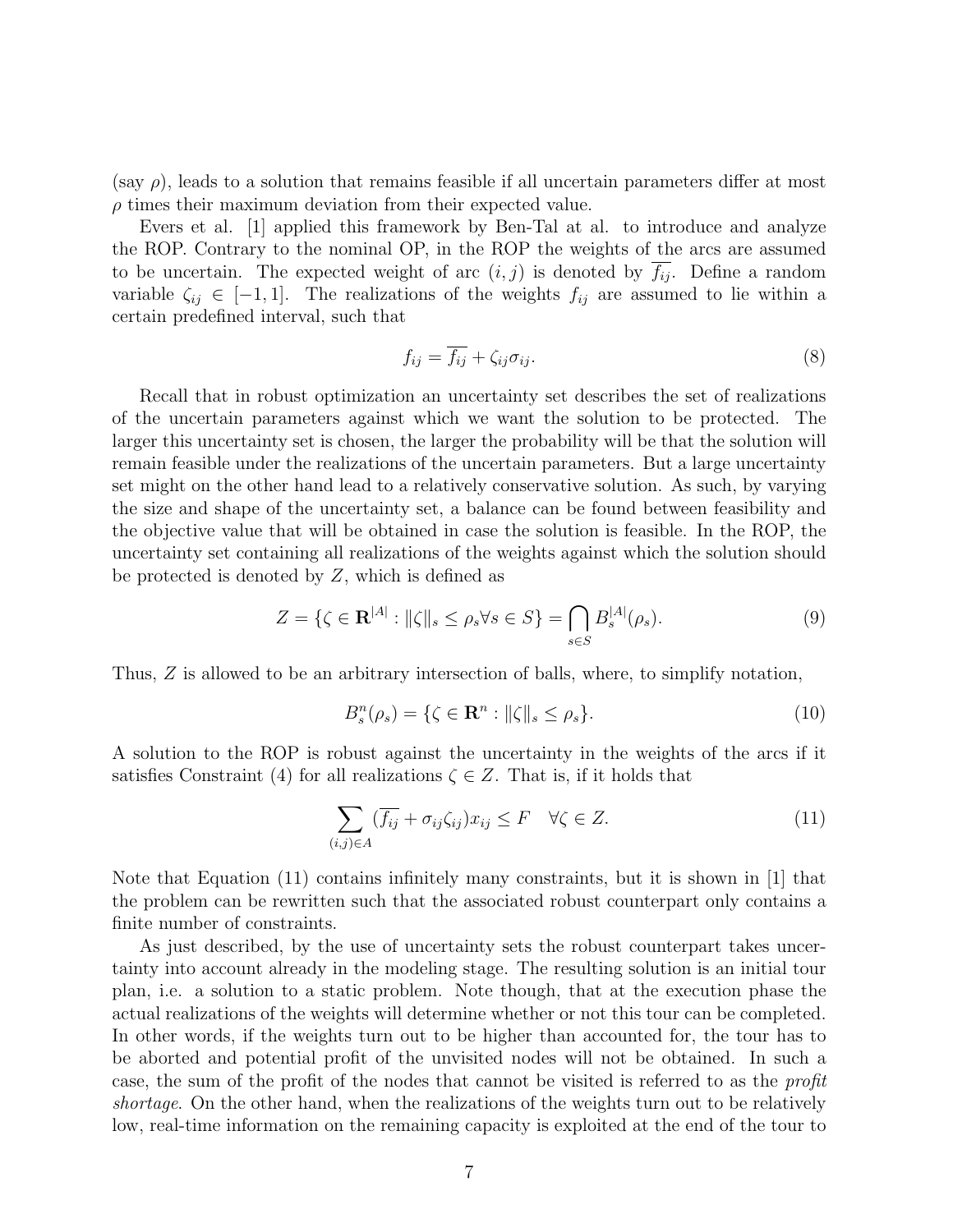add nodes to the tour, if possible. The sum of the profit of the additional nodes that can be visited in such a case, is referred to as the profit surplus. To this end, it is discussed in [1] how the initial ROP tour can be executed based on agility principles. The agility principles describe policies on when to abort the tour and how to extend the tour for relatively high or low realizations of the weights, respectively. For details on how to define such agility principles we refer to the paper by Evers et al. [1]. A disadvantage of the Agile ROP though, is that it does not take the consequence of the realizations and these policies on the total obtained profit into account in advance. In constructing the initial tour, it only balances feasibility against the planned objective value. We will now discuss how stochastic programming can help overcome this issue.

# 4. The two-stage orienteering problem

In this section we will introduce the TSOP and we will suggest a solution method to solve the TSOP. Regarding the assumptions about the uncertain parameters, in the TSOP we assume that the weights of the arcs are stochastic and follow a certain probability distribution. Note that this assumption is more specific than the assumption about the uncertain parameters used in robust optimization. Contrary to what is done in the ROP, in the TSOP we aim to take into account the effect of the realizations of the weights on the profit value that will actually be obtained.

Consider a certain initial tour and an associated ordering of nodes. The further ahead a node is scheduled in the initial tour, the higher the probability will be that the node cannot be reached as a result of the uncertainty in the weights. During the execution of the tour, at some point a decision to return to the depot might be required, based on the actual realizations of the weights. In that case all profit of the remaining nodes is lost with respect to the profit value that was associated to the initial tour. By means of a two stage recourse model all possible moments of returning to the depot and the associated loss in profit can be taken into account. We will now go into more detail on how this idea is incorporated in the TSOP.

In the TSOP the fist stage decision is to find an initial tour. Then, before the secondstage we assume the realizations of the weights on the arcs are revealed. Based on these realizations we can easily determine until what point the initial tour can be executed. Of course, in reality the realizations will be revealed during the execution of the tour, but in terms of modeling this problem in two stages, the realizations are used in the secondstage to find the point at which the tour will be aborted during the actual execution. The following recourse action is applied: we will return to the depot as soon as the remaining capacity drops below the expected weight required to return from the current location to the depot. We assume that a certain amount of extra capacity is available to fulfill the function of safety stock. This amount should cover the maximum deviation from the expected weight on any of the arcs to the depot. Note that this safety stock is available to cover a potentially unbeneficial deviation from the expected value in the realization of the weight required to return to the depot, but it is not part of the capacity  $F$  which is used in the model. Associated to this recourse action, in the TSOP we define the recourse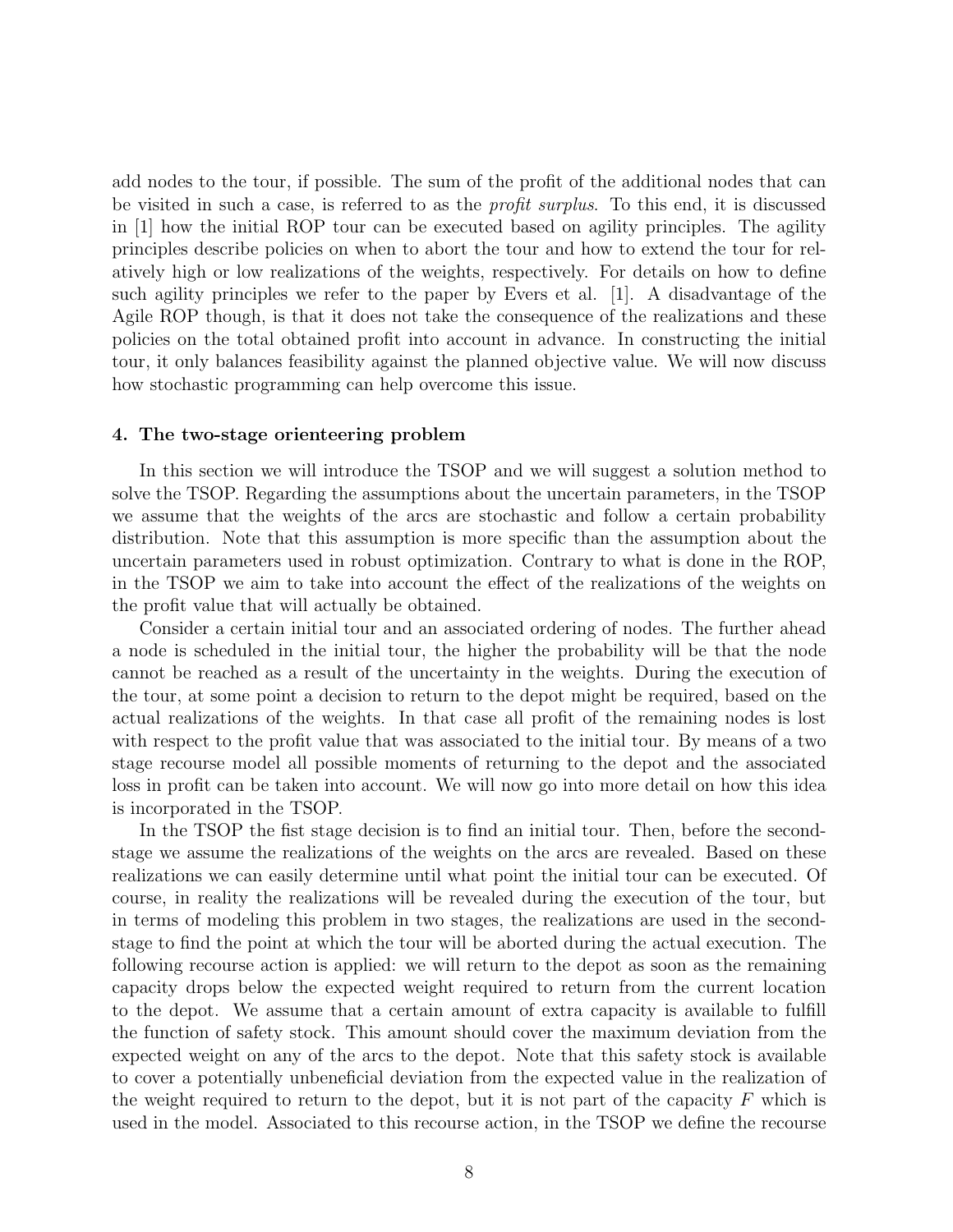cost of returning to the depot as the sum of the profits of the nodes in the preplanned tour that cannot be visited. Like in the ROP, we will refer to this loss in profit with respect to the first-stage planned profit, as the *profit shortage*. The aim of the TSOP is then to find a first-stage tour such that the sum of the first-stage profit, corrected by the expected second-stage profit shortage for that specific tour, is maximized.

This way of approaching the problem has some similarity to the capacitated vehicle routing problem with stochastic demands, studied by Laporte et al. [41]. In the model by Laporte et al. a recourse action is required when the realizations of the stochastic demands of the customers that were visited up to customer  $j$  exceed the vehicle capacity. The recourse action is a return trip to the depot in order for the vehicle to (un)load, after which the initially planned tour is continued. Consequently, the recourse cost is modeled as the travel cost from customer  $j$  to the depot and back. Note that in the TSOP we do not continue the initial tour after returning to the depot.

## 4.1. Model

We will now give a formal problem definition of the TSOP. Consider the definition of all parameters and decision variables described by the nominal OP. Assume that the weight  $f_{ij}$  of arc  $(i, j)$  is a random variable which follows a certain distribution. For notational convenience, we will also use  $f_{ij}$  to denote the realizations of the weights. We denote the average value by  $f_{ij}$ . Now, the following two-stage recourse model maximizes the expected profit, taking into account the possibilities of shortages with respect to the planned tour.

(TSOP) 
$$
\max \sum_{i \in N} p_i \sum_{j \in N^+ \setminus \{i\}} x_{ij} + Q(x), \tag{12}
$$

subject to Constraints (2) and (3) and Constraints (5) to (7), where the function  $Q(x)$ expresses the recourse cost of decision x.  $Q(x)$  denotes the expected value of the recourse actions over all realizations of f. The function  $Q(x)$  can be specified as follows:

$$
Q(x) = \mathbb{E}_f\left(v(x, f)\right),\tag{13}
$$

where  $v(x, f)$  is a function that expresses the profit shortage for a tour described by x and a realization of weights described by  $f$ . Note that this formulation will produce long initial tours, since a tour will not be optimal as long as nodes exist that have a positive probability of being reached, and since adding one of those nodes to the tour increases the objective value (12).

#### 4.1.1. Linearization

One way to approach this two-stage optimization problem is by first finding a way to express  $v$  used in Formula (13) in terms of decision variables and linear relationships. Since in the second-stage x was already decided upon and the realization f is known,  $v(x, f)$ should express the cost of nodes in the tour described by  $x$  that cannot be reached for that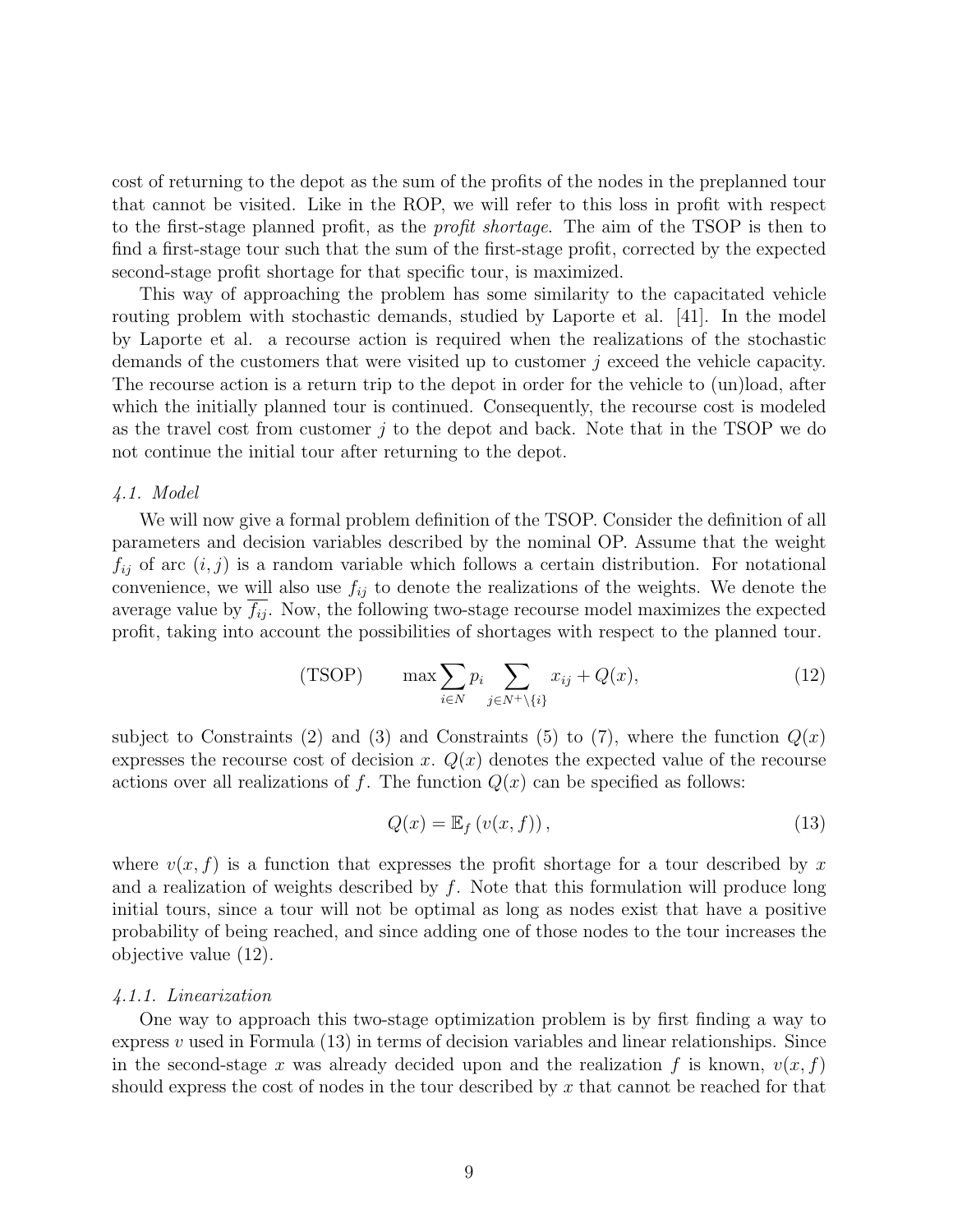specific f. We can express these second-stage costs by means of an optimization problem. In order to do so, we introduce the following decision variables:

 $x_{ijk} =$  $\int 1$ , if arc  $(i, j)$  is the kth arc in the tour described by the first-stage variable x 0, otherwise.

 $z_k^f =$  $\int 1$ , if the kth target in the tour cannot be reached with repect to realization f 0, otherwise.

 $y_i^f =$  $\int 1$ , if target i was in the preplanned tour, but cannot be reached with repect to f 0, otherwise.

The resulting second-stage can be formulated as the following optimization problem:

$$
v(x,f) = \max\left(-\sum_{i \in N} p_i y_i^f\right),\tag{14}
$$

subject to

$$
x_{0j1} \ge x_{0j} \qquad \forall j \in N,
$$
\n
$$
x_{ijk} \ge x_{ij} + \sum_{l \in N^{+}} x_{li(k-1)} - 1 \quad \forall i, j \in N, k = 1, ..., |N|,
$$
\n(16)

$$
\left(\sum_{k=1}^{K} \sum_{(i,j)\in A} f_{ij} x_{ijk}\right) + \sum_{(i,j)\in A} \overline{f_{j0}} x_{ijk} \le F + M z_K^f \qquad \forall K = 1, ..., |N|,
$$
 (17)

$$
z_k^f \ge z_{k-1}^f \qquad \forall k = 2, \dots, |N|, \qquad (18)
$$
  

$$
y_j^f \ge \sum_{i \in N^+} x_{ijk} + z_k^f - 1 \qquad \forall j \in N, k = 1, \dots, |N|,
$$

(19)  

$$
x_{ijk} \in \{0, 1\} \qquad \forall i, j \in N^+, k = 1, ..., |N|,
$$
  
(20)

$$
z_k^f \in \{0, 1\} \qquad \forall k = 1, \dots, |N|, \tag{21}
$$

$$
y_i^f \in \{0, 1\} \qquad \qquad \forall i \in N. \tag{22}
$$

The objective given by Formula (14) is to minimize the loss in profit with respect to the preplanned tour. Constraints (15) identify the first arc in the tour. The first-stage variable  $x_{0j}$  is equal to 1 for the arc that connects node j to the depot location 0. Since this is the first arc in the tour,  $x_{0i1}$  will be set to one. Constraints (16) identify the location of the other arcs in the tour. For arc  $(i, j)$  to be the kth arc in the tour, two conditions have to be satisfied: 1) arc  $(i, j)$  has to be part of the tour and 2) node i has to be the  $(k-1)$ th node in the tour. Thus, if both  $x_{ij}$  and  $\sum_{l\in N^+} x_{li(k-1)}$  are equal to 1, this constraint will set  $x_{ijk}$  to 1. Constraints (17) determine the number of nodes of the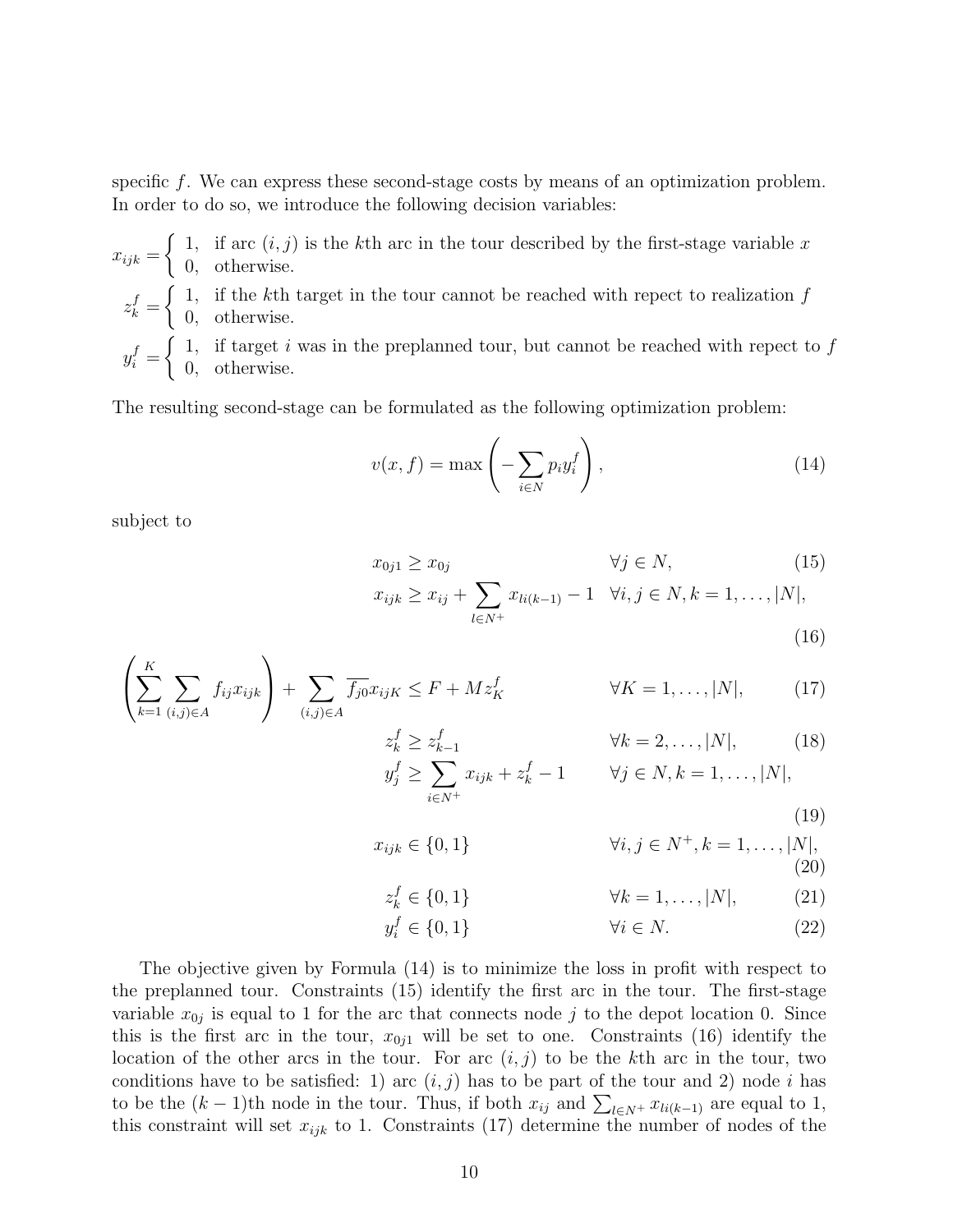initial tour defined by x that can and cannot be reached, based on the realizations  $f_{ij}$ . These constraints model the previously defined recourse action: as long as the remaining capacity exceeds the expected weight required to return to the depot, the execution of the tour is continued. That is, all nodes up to the Kth node in the tour can be reached in case  $\left(\sum_{k=1}^K\sum_{(i,j)\in A}f_{ij}x_{ijk}\right)+\sum_{(i,j)\in A}\overline{f_{j0}}x_{ijk}\leq F.$  If the K<sup>th</sup> node cannot be reached,  $z_K^f$  will have to be set to 1 in order for Constraints  $(17)$  to be satisfied, where M is a sufficiently large number. Constraints (18) make sure that all the nodes in the tour after the first node that cannot be reached, cannot be reached either. This constraint is necessary since the triangle inequality might not hold due to the randomness of the weights, e.g. it could be that for node j and its successor  $j'$  the realization between these nodes is such that  $f_{j0} \geq f_{jj'} + \overline{f_{j'0}}$ . Constraints (19) identify the nodes in the preplanned tour that cannot be reached, based on their index. Two conditions are satisfied for such a target: 1) the incoming arc to node  $j$  is the kth arc in the tour and 2) the kth node in the tour cannot be reached with respect to the realizations. Thus, if both  $\sum_{i \in N^+} x_{ijk}$  and  $z_k^f$  $\frac{f}{k}$  are equal to 1, this constraint will set  $y_i^f$  $_j^f$  to 1.

Now define the relaxed problem  $v_R(x, f)$  as the problem  $v(x, f)$  in which (20) and (22) are relaxed to  $0 \le x_{ijk} \le 1$  and  $0 \le y_i^f \le 1$  respectively. We have the following result.

# **Theorem 1.** The objective values of  $v_R(x, f)$  and  $v(x, f)$  are equal.

*Proof.* Since  $v_R(x, f)$  is a relaxation of  $v(x, f)$  and both are minimization problems we have  $v_R(x, f) \le v(x, f)$ . To prove  $v_R(x, f) \ge v(x, f)$ , let  $(x_{ij}, x_{ijk}, y_j, z_k)$  be a solution to  $v_R(x, f)$ . We will construct a feasible solution to  $v(x, f)$  with equal or lower objective value. To do so, define  $x'_{ijk} = \lfloor x_{ijk} \rfloor$  and  $y'_j = \lfloor y_j \rfloor$  and consider the solution  $(x_{ij}, x'_{ijk}, y'_j, z_k)$ . As  $y'_j \leq y_j$ , this solution has an equal or lower objective value. It remains to show that  $(x_{ij}, x'_{ijk}, y'_{j}, z_k)$  is feasible for  $v(x, f)$ . Constraints (15), (17) and (18) are trivially satisfied. In order to show that Constraints (16) are also satisfied, rewrite these constraints as  $x_{ijk} + 1 \geq x_{ij} + \sum_{l \in \mathbb{N}^+} x_{li(k-1)}$ . In case  $x_{ijk} = 1$  the constraint is satisfied in  $v(x, f)$ since then only the right hand side is possibly rounded down to obtain the solution to  $v(x, f)$ . In case  $x_{ijk} < 1$  we have  $2 > x_{ijk} + 1 \ge x_{ij} + \sum_{l \in N^+} x_{li(k-1)}$ . The right hand side of this expression contains  $|N^+|+1$  terms, of which at most one may be equal to 1. After rounding down these terms, the right hand side is therefore at most 1 in  $v(x, f)$ . Hence, the constraint is satisfied. A similar reasoning applies to Constraints (19).  $\Box$ 

# 4.2. Solution method: sample average approximation

In order to solve the TSOP we use Sample Average Approximation (SAA). SAA is a well-known solution technique within stochastic programming for solving stochastic optimization problems through the use of Monte Carlo simulation. In this technique the objective function of the stochastic problem is approximated by a sample average estimate derived from a random sample. The stochastic problem with this approximate objective function (called the SAA problem) can then be solved either by special purpose algorithms or by deterministic optimization techniques. By repeating the optimization with different samples, candidate solutions and statistical estimates of their optimality gaps can be obtained.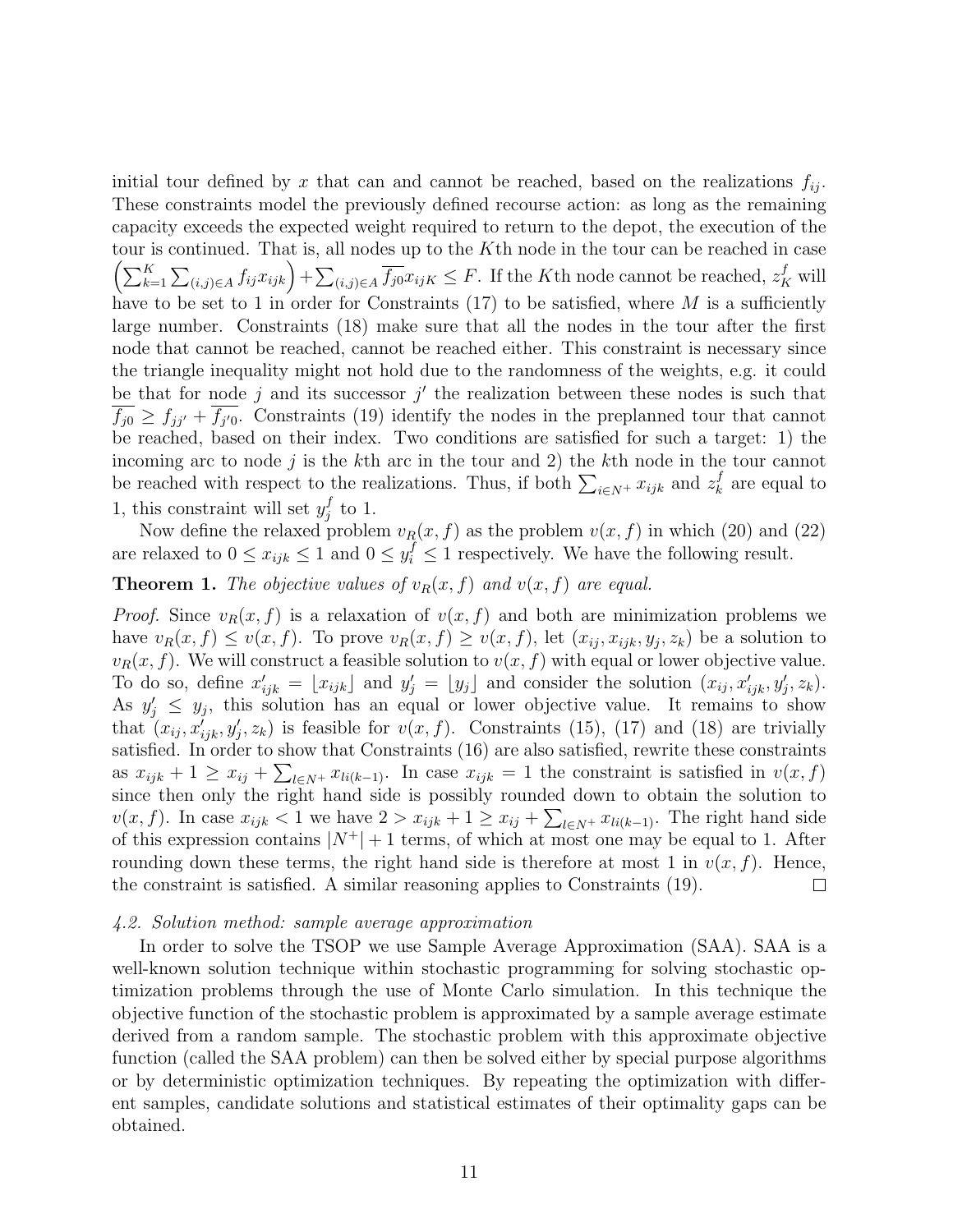Here we will describe how SAA can be applied to the TSOP, where the recourse costs are modeled as a second-stage linear optimization problem, as just described in Section 4.1.1. We introduce a set of scenarios of weight realizations S. These scenarios are used to estimate  $\mathbb{E}_f(v(x, f))$  from Formula (13) by the average profit shortage over all scenarios

$$
\frac{1}{|S|} \sum_{f \in S} v(x, f). \tag{23}
$$

The resulting TSOP is a large mixed integer program, which aims at finding the maximum total estimated expected profit, consisting of the first-stage profit reduced by the average second-stage cost over all predefined scenarios. For each scenario  $f \in S$  it should be determined for how long the preplanned tour can be continued, based on the weight realizations f. Thus,  $v(x, f)$  has to be solved for each scenario. The SAA objective function of the TSOP becomes:

(TSOP-SAA) 
$$
\max \sum_{i \in N} p_i \sum_{j \in N^+ \setminus \{i\}} x_{ij} - \frac{1}{|S|} \sum_{f \in S} \sum_{i \in N} p_i y_i^f. \tag{24}
$$

The constraints of the SAA problem are Constraints (2) and (3) and (5) to (7), which are related to the first-stage problem, as well as Constraints (15) to (22), where we relax Constraints  $(20)$  and  $(22)$ , and where Constraints  $(17)$ ,  $(18)$ ,  $(19)$ ,  $(21)$  and  $(22)$  have to be satisfied for all  $f \in S$ .

Theory on SAA subscribes how to repeat this sampling process in order to obtain statistical estimates of upper and lower bounds on the original objective value (in our case Objective (12)), as well as estimates of the variances of these bounds. This is done by generating M independent samples and by solving the associated M separate SAA problems. Solving these SAA problems will provide M objective values, say  $z^1, \ldots, z^M$ , and candidate solutions  $\hat{x}^1, \ldots, \hat{x}^M$ . The average of the optimal objective values of the M SAA problems

$$
\overline{z} = \frac{1}{M} \sum_{m=1}^{M} z^m
$$
\n(25)

is a statistical estimate for an upper bound on the optimal value of the original problem. An estimate for a lower bound can be obtained by noting that, for any feasible point  $\hat{x} \in X$ , the value  $p^T \hat{x} + Q(\hat{x})$  is a lower bound of the objective value of our TSOP. Using such a feasible point, this lower bound can be estimated using a set  $N'$  of newly generated scenarios, independently of the previously created scenarios used to solve the associated SAA problem. Thus,

$$
\underline{z}(\hat{x}) = p^T \hat{x} + \frac{1}{|N'|} \sum_{f \in N'} v(\hat{x}, f) \tag{26}
$$

is a statistical estimate for this lower bound. Typically  $|N'|$  is chosen much larger than  $|S|$ , since the scenarios in  $N'$  are only used to evaluate a candidate solution, as opposed to the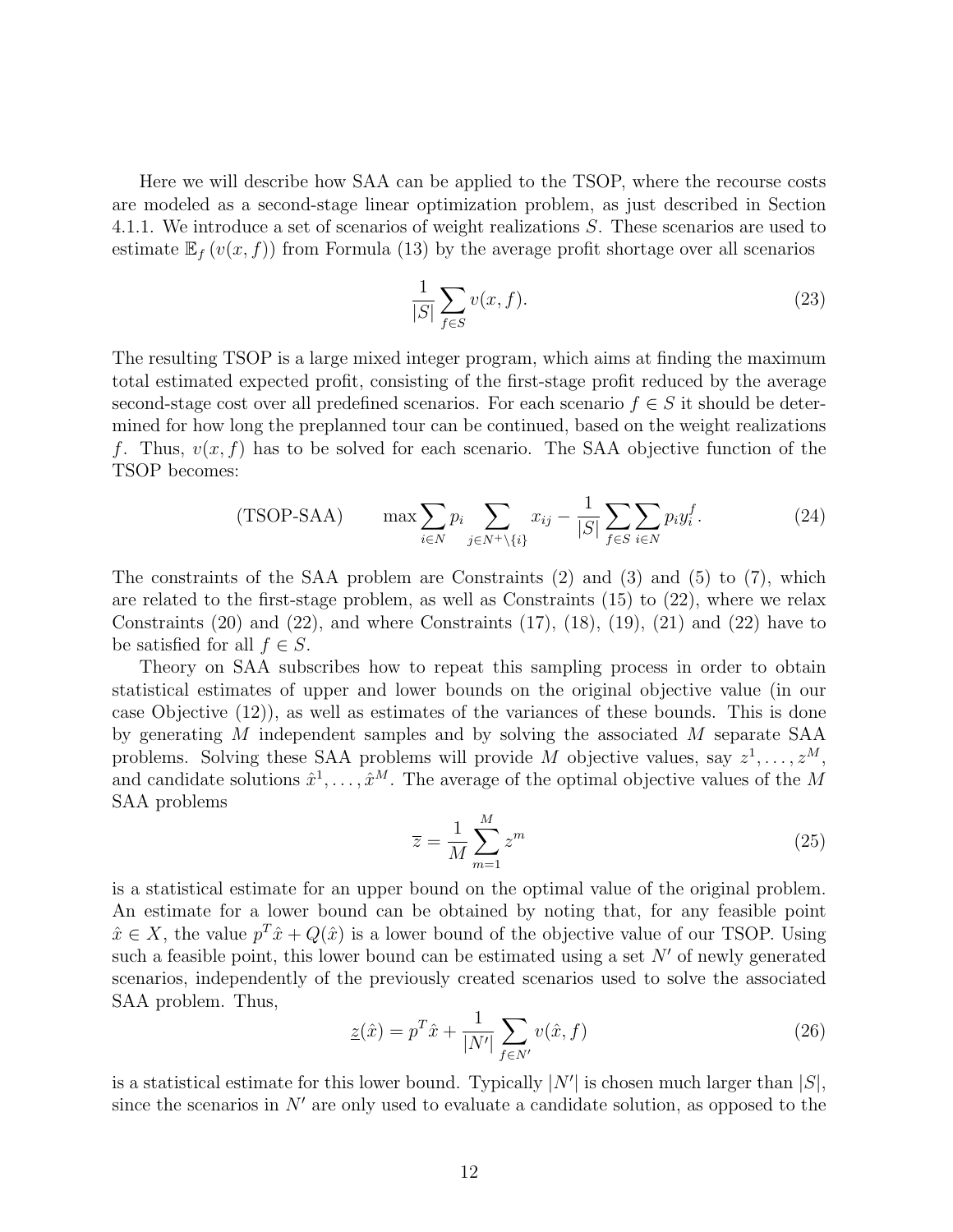set S which is used to optimize a large integer program. The variances of the estimators  $\overline{z}$ and  $z(\hat{x})$  can be estimated by respectively

$$
\hat{\sigma}_{\overline{z}}^2 = \frac{1}{(M-1) M} \sum_{m=1}^{M} (z^m - \overline{z})^2, \text{ and}
$$
 (27)

$$
\hat{\sigma}_{\underline{z}(\hat{x})}^2 = \frac{1}{(|N'|-1)|N'|} \sum_{f \in N'} \left( p^T \hat{x} + v(\hat{x}, f) - \underline{z}(\hat{x}) \right)^2.
$$
 (28)

Let  $\hat{x}^* \in \arg \max \{\underline{z}(\hat{x}) : \hat{x} \in \{\hat{x}^1, \ldots, \hat{x}^M\}\}\$ denote the solution that provides the highest lower bound. The quality of  $\hat{x}^*$  can be evaluated by computing the optimality gap estimate and its associated variance:

$$
\underline{z}\left(\hat{x}^*\right) - \overline{z}, \text{ and} \tag{29}
$$

$$
\hat{\sigma}_{\underline{z}(\hat{x}^*)-\overline{z}}^2 = \hat{\sigma}_{\overline{z}}^2 + \hat{\sigma}_{\underline{z}(\hat{x})}^2.
$$
\n(30)

This method of applying statistical estimates in order to evaluate candidate solutions was suggested in [42] and developed in [43]. Convergence properties were studied in [44].

#### 5. Case study

In this section we will illustrate the use of both the Agile ROP and the TSOP formulation by means of a case study. The TSOP is approached by solving the SAA formulation as just described in Section 4.2. We will first discuss the data for this case study. The same data was also used in the previous research on the Agile ROP. Next, we will describe the model settings like the uncertainty sets in the ROP and the scenario definitions in the TSOP, followed by the comparison of the results of both models. Both models were implemented in Java and optimized by CPLEX 12.1 on an Intel(R)  $Core(TM)$  2 Duo CPU, 2.40 GHz, 1.95 GB of RAM.

#### 5.1. Data

The survey of the OP by Vansteenwegen et al. [27] contains an overview of benchmark instances for the OP. These data sets were used in earlier research on the OP [45, 24, 26], but since the standard OP is deterministic, the data sets do not include uncertainty parameters. Therefore, after describing the nominal data based on one of the benchmark instances, we will discuss how uncertainty was added to the instance.

For our experiments we used the data set 'Tsiligirides problem 2' [24]. This data set contains 19 nodes, each with a profit of either 15, 20, 25, 30, 40 or 50. Because of the size of the MIP involved in the SAA solution approach (and the resulting large computation time), we only selected the first 8 nodes out of this data set. For the purpose of this paper, comparing modeling strategies, the size of the test problems is adequate and is quite common for the applications that will be discussed in the next section. The nodes are positioned on a rectangular area of size 15 by 15 units. We use the Euclidean distance  $dist(i, j)$  to represent the first part of the average weight between node i and j. As a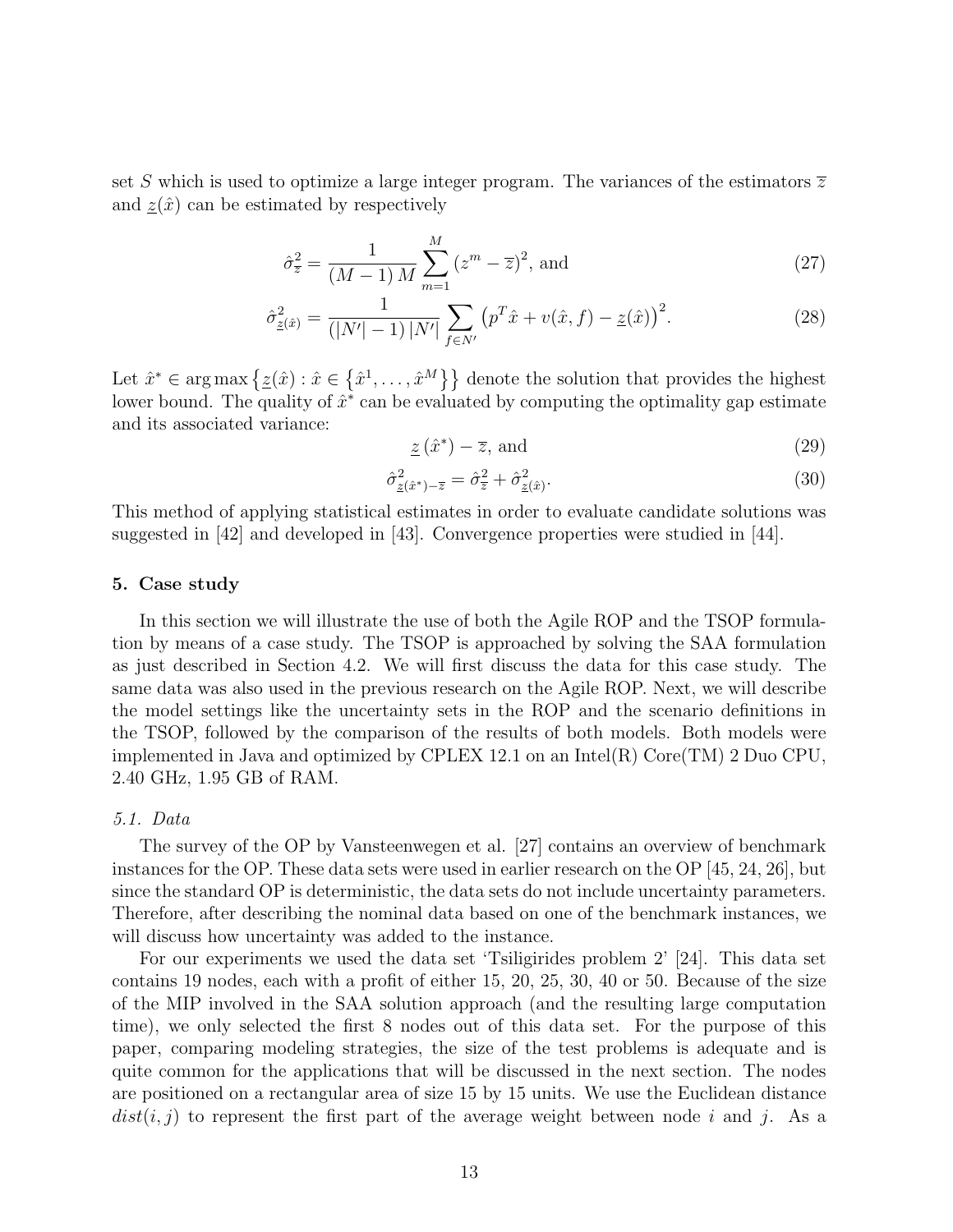second part of the average weight, we add a fixed amount to represent the average time spent at a node, to model elements like service times in logistical applications. For each of the nodes we set this amount to 2 units. Summarizing,  $f_{ij} = dist(i, j) + 2$  for all  $(i, j) \in A \setminus \{(i, j)|j = 0\}.$  Note that the arcs  $(i, 0)$ , which are the arcs returning to the depot, only have a weight based on the Euclidean distance. The capacity equals 20 units.

Since the benchmark instance does not contain any uncertainty, we need to make an assumption on the distribution of the weight parameters. In robust optimization, the uncertain parameters are assumed to lie within a certain predefined interval. More specifically, recall that in the ROP the realizations  $f_{ij}$  are assumed to lie within the interval  $[f_{ij} - \sigma_{ij}, f_{ij} + \sigma_{ij}]$ , where  $f_{ij}$  denotes the average weight and  $\sigma_{ij}$  defines the maximum deviation from the average weight. In stochastic programming on the other hand, we need to define a distribution which we assume the uncertain parameters to follow. Satisfying the requirements of both approaches, we assume in these experiments that the realizations of the weights on arc  $(i, j)$  are uniformly distributed in the interval  $[\overline{f_{ij}} - \sigma_{ij}, \overline{f_{ij}} + \sigma_{ij}]$ . We chose to use the uniform distribution since it covers the whole range of the interval, where all realizations are equally likely to appear. As such, the use of this distribution helps in illustrating the difference between both models for very uncertain situations with respect to the kind of realizations that one can expect. In order to define  $\sigma_{ij}$ , we assume this bound on the deviation from the expected value to consist of two parts. The first part relates to the Euclidean distance between the two nodes and we assume this part to be a fixed percentage  $\alpha$  of  $dist(i, j)$ . For the second part, which is related to the time spent at the node, we assume a fixed maximum absolute deviation  $c$  that is equal for all nodes. Summarizing, we construct the interval of the weight between node  $i$  and node  $j$ by defining  $\sigma_{ij} = \alpha dist(i, j) + c$ . In this case study we use  $\alpha = 0.15$  en  $c = 0.5$ .

#### 5.2. Model settings

Both models require some settings defining the experimental design. For the ROP we will describe how the uncertainty sets were defined. Next, we will discuss how the scenarios were created and which parameters were chosen to allow for the SAA solution approach of the TSOP.

# 5.2.1. Agile ROP settings

Recall that in the Agile ROP it is assumed that the weights satisfy

$$
f_{ij} = \overline{f_{ij}} + \sigma_{ij}\zeta_{ij},\tag{31}
$$

where  $\zeta_{ij} \in [-1, 1]$ . In previous research on the Agile ROP [1], several different uncertainty sets were used, each defining a convex set of realizations of the vector  $\zeta$  against which any solution to ROP should be protected. The uncertainty sets were defined using an  $L_1$ , an  $L_2$ , an  $L_{\infty}$  norm, or as intersections between two of those norms. For comparison purposes in these experiments we will only focus on the use of the  $L_{\infty}$  norm with size  $\rho$  between 0 and 1, and step size 0.1. More specifically, the fuel uncertainty sets that we will use in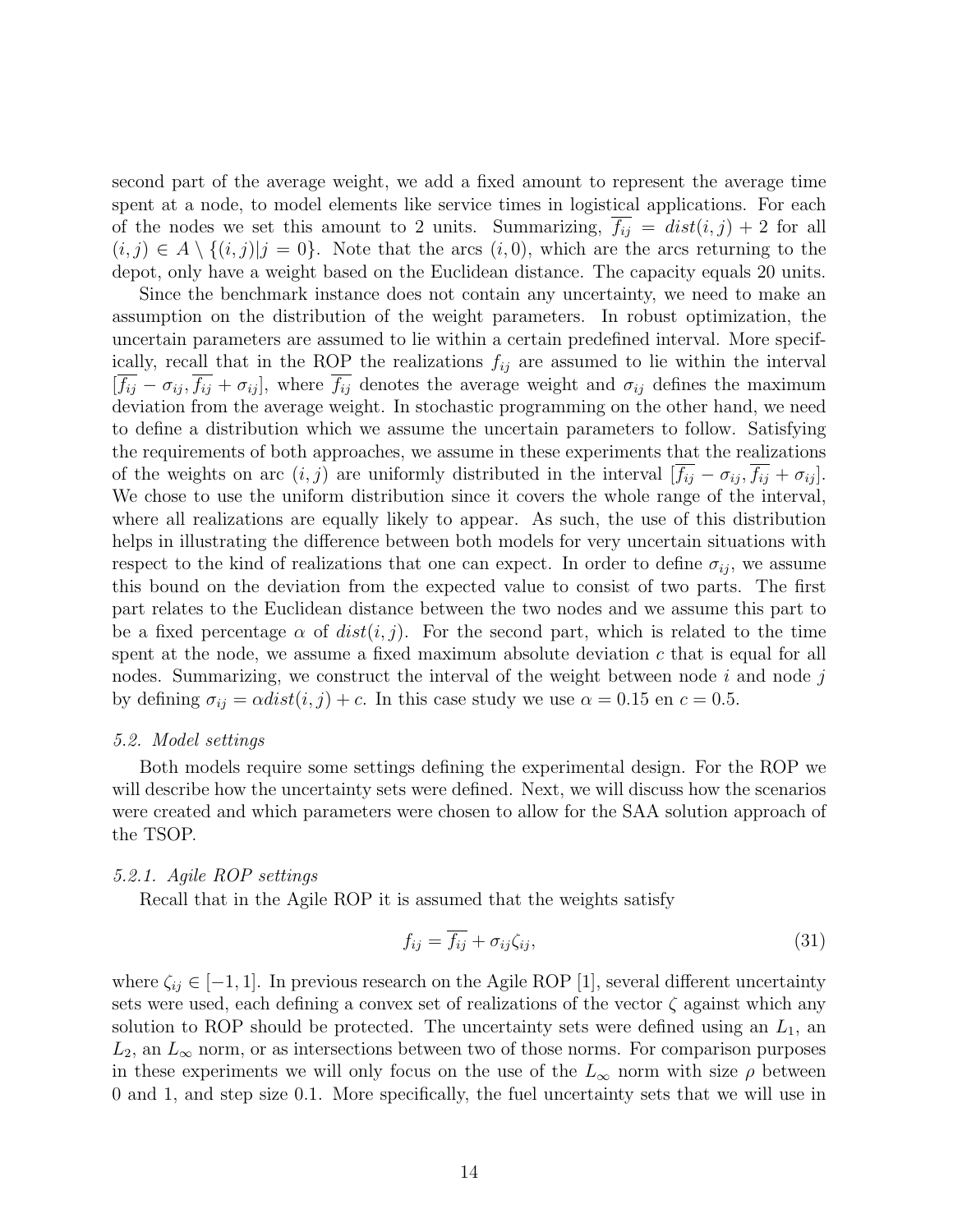these experiments are defined as:

$$
Z_{\infty}(\rho) = \left\{ \zeta \in \mathbf{R}^{|A|} : \|\zeta\|_{\infty} \le \rho \right\} = \left\{ \zeta \in \mathbf{R}^{|A|} : \max_{(i,j) \in A} |\zeta_{ij}| \le \rho \right\}.
$$
 (32)

This setting implies the following: a solution that is protected against all realizations of  $\zeta \in Z_{\infty}(\rho)$  still remains feasible if all realizations differ at most  $\rho$  times their maximum deviation from their expected value. Also, with high probability, the solution still remains feasible for realizations outside of this uncertainty set.

Recall that the ROP formulation, combined with these uncertainty sets, is used to find an initial tour. In our results we will include the average shortage and average surplus of the tour information value, in case the agility principles are applied to execute the tour.

#### 5.2.2. TSOP settings

For solving the TSOP by means of the SAA method, we defined  $N = 8$  scenarios to estimate the expected profit within each run. This was repeated for  $M = 10$  runs in order to define an estimated upper bound on the expected profit. Each scenario includes  $|A|$ realizations of weight parameters: one for each of the arcs of the network. We draw these realizations from the previously mentioned distribution: a uniform distribution within the interval  $[\overline{f_{ij}} - \sigma_{ij}, \overline{f_{ij}} + \sigma_{ij}]$ . To estimate the lower bound on the TSOP, we consider all individual solutions from the M runs, and evaluate them using  $N' = 10000$  scenarios, independent from the scenarios previously used to construct the solutions of these M runs. The highest of the objective values evaluated over these  $N'$  runs, represents the estimated lower bound of our problem. For each individual run we have used the same 10000 scenarios to estimate the lower bound. As such, different runs resulting in the same tour will result in the same lower bound.

#### 5.3. Results

In this subsection we will discuss the results of the case study for both models and we will show one of the resulting tours for each of the models.

# 5.3.1. Agile ROP results

Table 1 shows the results for the Agile ROP. The second column shows that increasing the size of the uncertainty set results in saving more planned slack of the available capacity, or equivalently in a lower nominal weight of the planned tour. Column 4 illustrates how the planned profit objective value decreases, when the size of the fuel uncertainty set is increased. This is the profit value that can be obtained for all realizations within the uncertainty set. As such, a tour obtained by a large uncertainty set has a lower profit objective value, but has a higher probability of remaining feasible. This is illustrated in Column 3, where the feasibility values were estimated based on 10000 scenarios. For each scenario, the weights on the arcs of the tour were randomly (uniformly) drawn from the associated interval. In doing so, the proportion of tours that remained feasible, given the weight realizations, was derived. At the same time, some scenarios resulted in a profit shortage and others resulted in a profit surplus. The surpluses were constructed by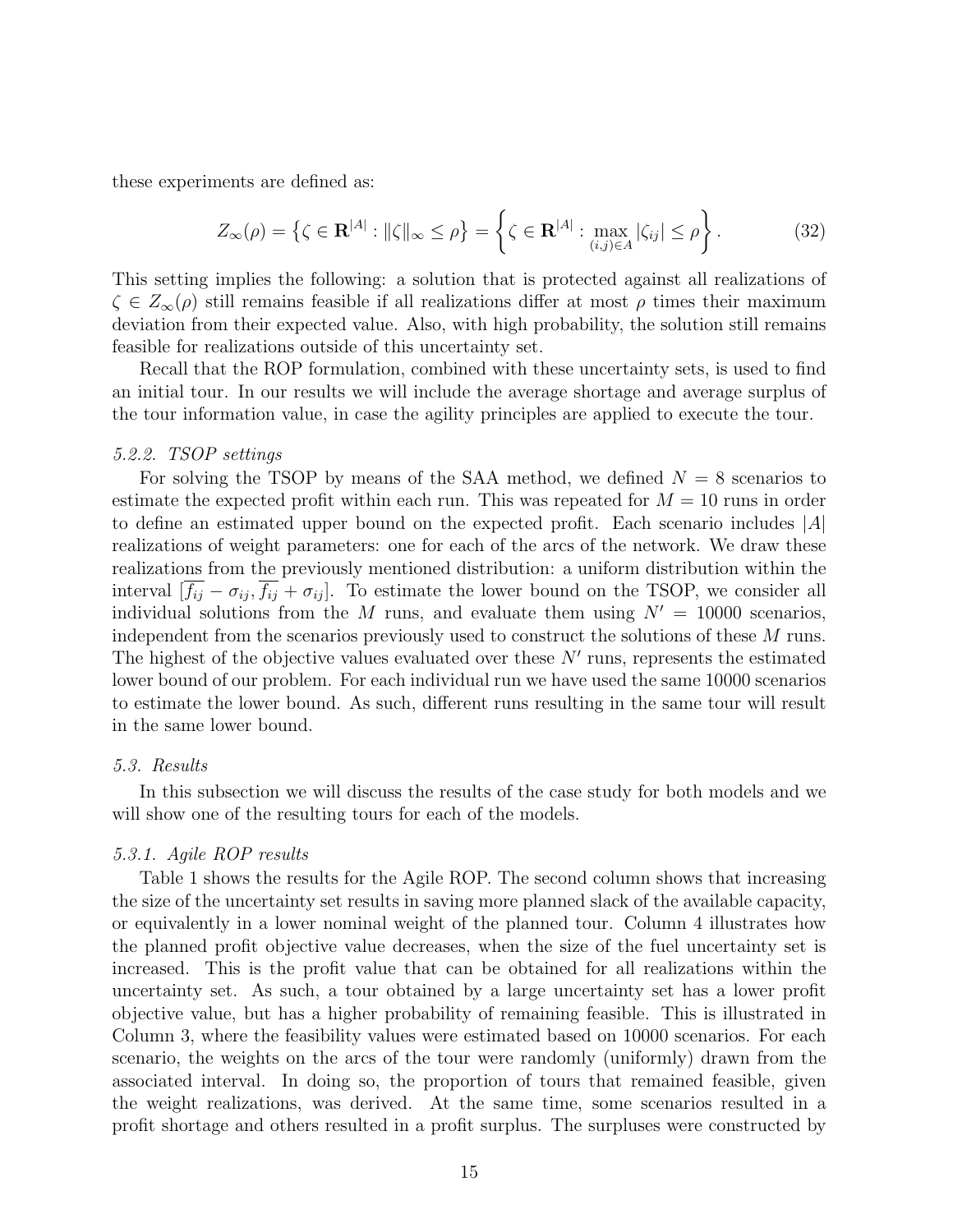assuming an online greedy agile strategy as described in [1]. The averages of these shortages and surpluses are given in Columns 5 and 6. Finally, Column 7 contains the estimated expected profit based on these simulations: it is the sum of the profit objective value and the average (negative) profit shortage and the average profit surplus. Note that using the first uncertainty set,  $Z_{\infty}(0)$ , comes down to solving the nominal OP. Table 1 clearly shows that, although the nominal tour has the highest planned objective value, it not the best tour with respect to the expected profit. This is due to the fact that the nominal tour very often has to be aborted before completion and therefore part of the planned profit is not obtained. For our instance, the solution to the Agile ROP with  $Z_{\infty}(0.5)$  gives the highest estimated expected profit.

| uncertainty       | nom.fuel | feas. | obj. | av.shortage | av.surplus | exp.profit |
|-------------------|----------|-------|------|-------------|------------|------------|
| $Z_{\infty}(0)$   | 19.851   | 0.568 | 70   | 8.640       | 0.130      | 61.490     |
| $Z_{\infty}(0.1)$ | 19.131   | 0.808 | 60   | 3.840       | 1.080      | 57.240     |
| $Z_{\infty}(0.2)$ | 19.131   | 0.817 | 60   | 3.660       | 0.090      | 56.430     |
| $Z_{\infty}(0.3)$ | 18.732   | 0.892 | 60   | 1.080       | 0.000      | 58.920     |
| $Z_{\infty}(0.4)$ | 17.845   | 0.996 | 55   | 0.080       | 5.880      | 60.800     |
| $Z_{\infty}(0.5)$ | 17.592   | 0.998 | 55   | 0.030       | 7.655      | 62.625     |
| $Z_{\infty}(0.6)$ | 17.592   | 1.000 | 55   | 0.000       | 6.580      | 61.580     |
| $Z_{\infty}(0.7)$ | 17.592   | 1.000 | 55   | 0.000       | 6.580      | 61.580     |
| $Z_{\infty}(0.8)$ | 17.370   | 0.999 | 50   | 0.010       | 0.030      | 50.020     |
| $Z_{\infty}(0.9)$ | 16.668   | 1.000 | 50   | 0.000       | 10.550     | 60.550     |
| $Z_{\infty}(1)$   | 16.668   | 1.000 | 50   | 0.000       | 10.550     | 60.550     |

Table 1: results of the ROP

# 5.3.2. TSOP results

As explained before, we evaluate the tours of the ROP by correcting them for shortages and surpluses by means of simulation, which we referred to as the Agile ROP. Now, instead of evaluating the estimated expected profit afterwards, the TSOP aims to optimize this value beforehand. Table 2 shows the results of the 10 SAA runs of the TSOP. The first column shows the objective value of each run. This is the average of the profit value of the resulting tour, based on the 8 scenarios within each run, as defined by Objective (24). It is the sum of the first-stage profit and the average (negative) second-stage cost, which are given in Columns 2 and 3 respectively. Note that both the objective value and the second-stage cost are estimates, based only on the 8 scenarios within a specific run. In the same way as we did for the tours resulting from the ROP, we performed a simulation of 10000 scenarios in order to better estimate the expected profit. Columns 4 and 5 show the resulting estimated expected profit shortage and estimated expected profit respectively. Note that the value in Column 5 is again the sum of the profit of the planned tour and the estimated (negative) expected profit shortage. Since the expected profit was obtained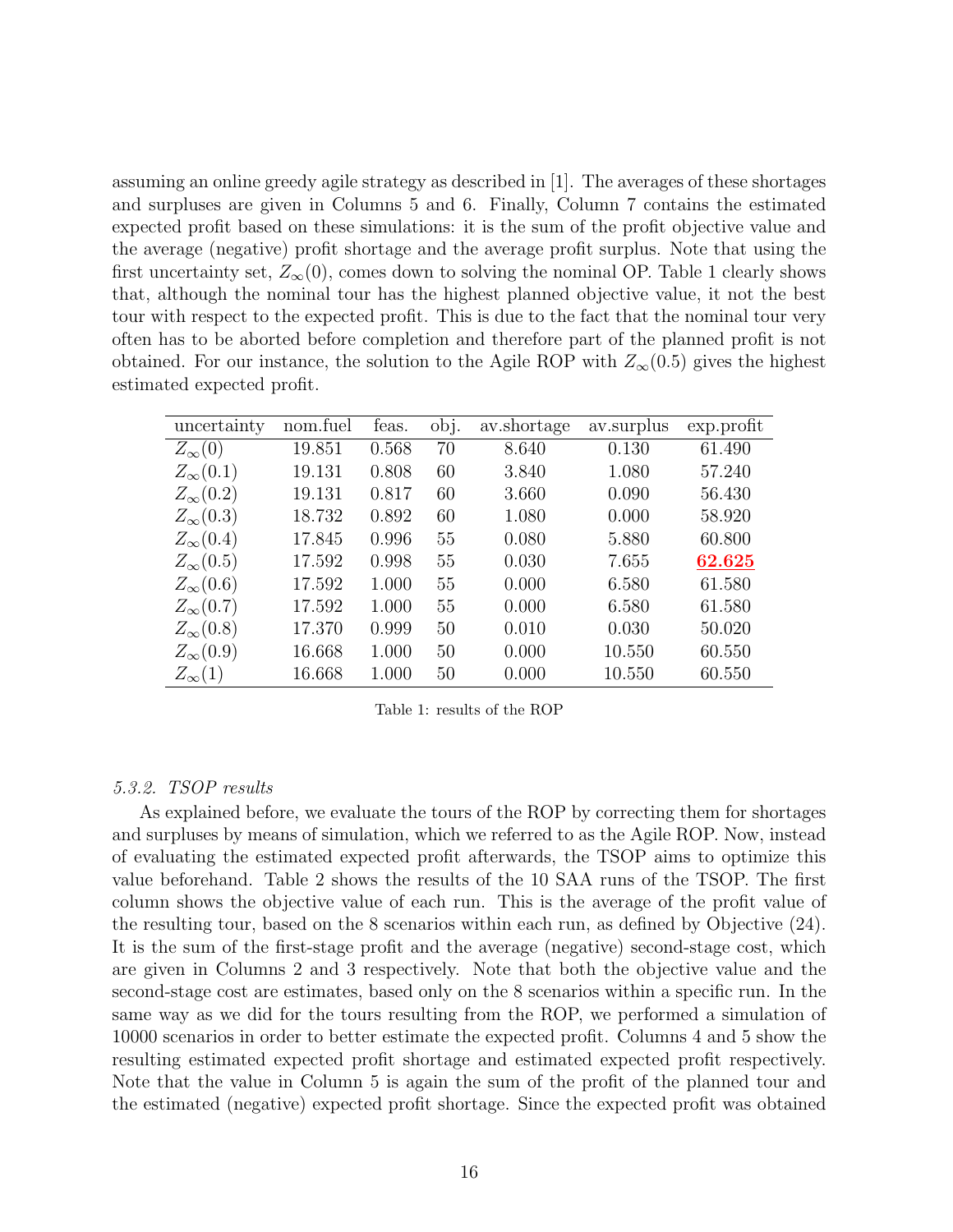in the same manner as the evaluation of the Agile ROP tours, we can compare these values with one another. Even though the ROP utilizes real-time information on the actual fuel realizations at the end of its preplanned tour according to an agile strategy, which the TSOP does not, the TSOP is able to find a tour with a higher estimated expected profit than all of the tours found by the Agile ROP. Notice that such a good solution is already achieved when only eight scenarios were used to solve the associated SAA problem.

| obj.  | first-stage profit | second-stage cost | av.shortage | exp.profit |
|-------|--------------------|-------------------|-------------|------------|
| 63.75 | 110                | 46.25             | 46.363      | 63.638     |
| 66.25 | 110                | 43.75             | 46.719      | 63.282     |
| 65    | 120                | 55                | 58.992      | 61.008     |
| 62.5  | 80                 | 17.5              | 18.667      | 61.333     |
| 67.5  | 80                 | 12.5              | 16.363      | 63.638     |
| 68.75 | 100                | 31.25             | 38.667      | 61.333     |
| 66.25 | 110                | 43.75             | 46.719      | 63.282     |
| 63.75 | 135                | 71.25             | 77.646      | 57.354     |
| 65    | 105                | 40                | 47.038      | 57.962     |
| 63.75 | 120                | 56.25             | 56.363      | 63.638     |

Table 2: results of the TSOP

Table 3 shows the statistics that were derived by the SAA method. The upper bound is the average of the objective values in the first column of Table 2 over the 10 runs. The lower bound is the best solution out of the 10 runs, evaluated over 10000 scenarios. This value equals the simulation evaluation in Column 5 of Table 2 of the tours found in Run 1, 5 and 10. The gap and the variances were derived as described in Section 4.2.

| upper bound      | 65.25  |
|------------------|--------|
| var. upper bound | 0.375  |
| lower bound      | 63.638 |
| var. lower bound | 0.007  |
| gap              | 1.6125 |
| var. gap         | 0.382  |

Table 3: SAA statistics of the TSOP

#### 5.3.3. Topology of tours for both approaches

Table 5.3.3 contains the tour resulting from the ROP on the left side and the tour resulting from the TSOP on the right side. The values depicted above the nodes are the profit values that represent the importance of the nodes. The values between brackets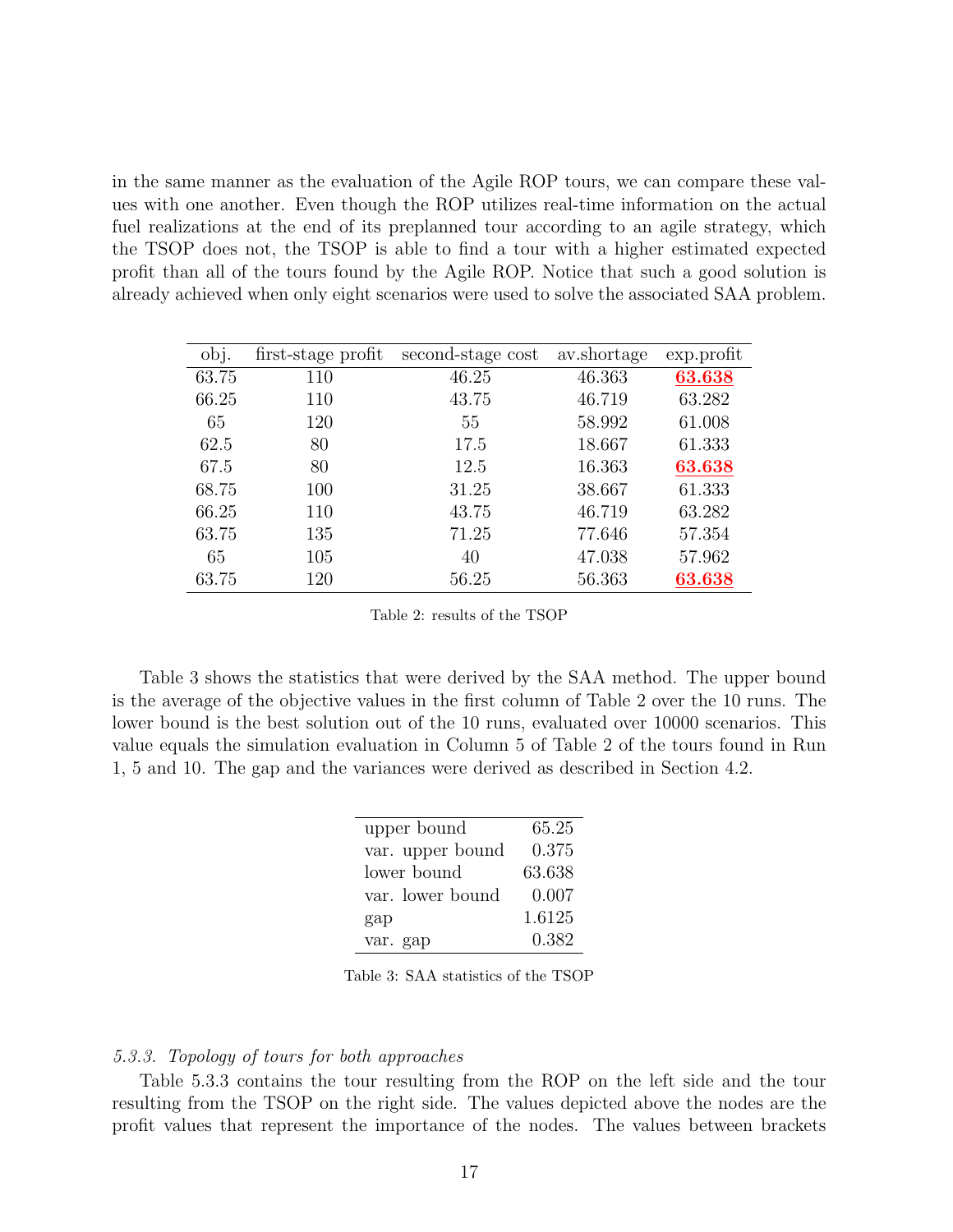depicted below the nodes are the indices of the nodes. Both tours are built for the same data instance, 'Tsiligirides problem 2'. We selected the Agile ROP tour that resulted from the choice of  $Z_{\infty}(0.5)$  as the uncertainty set, since this choice resulted in the highest expected profit. The black lines, together with the dotted line represent the initial tour that resulted from this uncertainty set. The two thick arrows from node  $(5)$  to node  $(4)$ and from node (4) back to the depot are depicted to illustrate how the agile modeling works in practice, based on one possible outcome of the realizations of the weights. In the illustrated case, we encountered beneficial realizations of the weights, such that after the final node of the initial tour, the tour was extended based on greedy agility principles. The tour on the right side of Table 5.3.3 was the best TSOP tour found with respect to the estimated expected profit. In the next section we will elaborate on the interpretation of the results just presented and the consequence of selecting one of the tours illustrated in Table 5.3.3.



Table 4: Left: the ROP tour resulting from  $Z_{\infty}(0.5)$  and the agile addition for a specific set of weight realizations (the thick arrows). Right: the TSOP tour with the highest estimated expected profit found.

## 6. Comparing modeling strategies

Based on the results of the case study, in this section we will discuss the suitability of the ROP and the TSOP for different applications of the OP. We will first describe two applications of the OP to illustrate which characteristics might influence the suitability of the use of the ROP or the TSOP. The first one is the Unmanned Aerial Vehicle (UAV) mission planning problem and the second one is the tourist tour planning problem.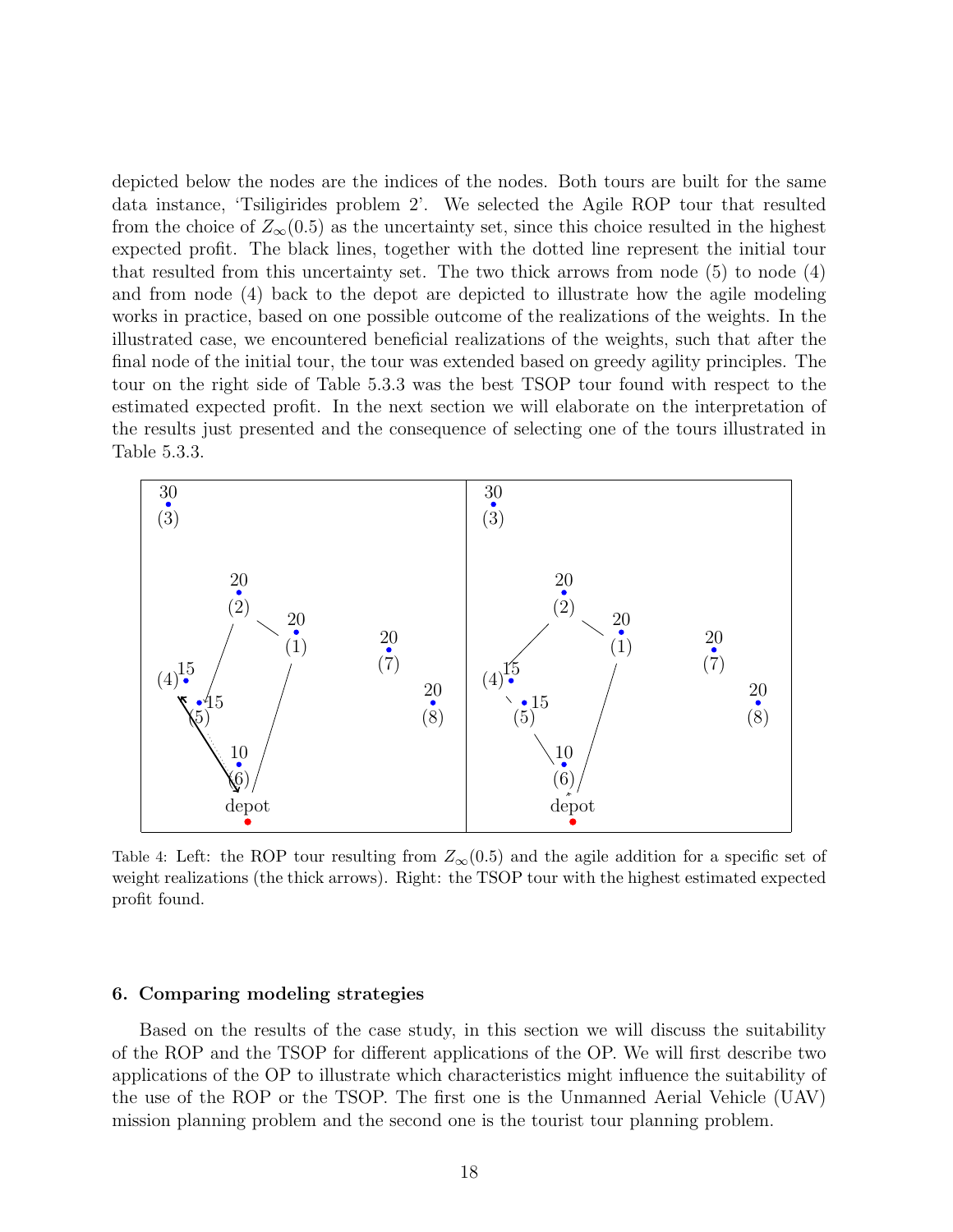## 6.1. Background on the applications

UAVs are important assets in requiring intelligence information for both military and civilian purposes. In military missions, they are used to record imagery of important 'target' locations. Civilian purposes of the use of UAVs are for example protection of wild parks against poachers or wildfires. In both situations, the tour of a UAV mission needs to be scheduled by taking into account the importance of all interesting locations and the fuel capacity of the UAV. Several papers discuss the use of the OP and extensions of the OP to optimize UAV tours (see for example  $[46, 47, 1]$ ). In modeling the problem, the importance of the locations is represented by the profit values of the OP. The fuel requirement from location i to location j (possibly including the fuel requirement for recording target j) is modeled by the weights of the OP. The so-called 'UAV recovery point' is represented by the depot location of the OP instance.

The second application of the OP that we will consider is the tourist tour planning problem. In this problem a tourist aims to visit several different sightseeing locations, for each of which the tourist has a different preference level, represented by the profit values of the nodes in the OP. The length of the tourist tour is restricted by the total time the tourist wants to spend on sightseeing. In modeling this problem the time the tourist spends visiting a location is added to the travel time required to arrive at the location (similar to what is done for the recording time in the UAV problem). This total time is then represented by the weight of the arcs. Research on this problem and similar applications was presented e.g. in [48, 49, 50, 51].

#### 6.2. Suitability of ROP and TSOP to the applications

In general, when deciding between a stochastic programming or a robust optimization approach, the characteristics of the uncertain parameters that are available to the decision maker play a role. As mentioned before, robust optimization requires less specific assumptions on the distribution of the uncertain parameters than stochastic programming. This yields an advantage when few information is known about the behavior of the uncertain parameters or when this behavior is difficult to approximate. Also, when the cause of the uncertainty is related to multiple factors, the behavior of the uncertain parameters can be hard to predict. This is for example the case for the fuel uncertainty in the UAV problem, since the cause of uncertainty might originate from different factors like deviations from the expected weather conditions, uncertain recording times and other unforeseen events. Additionally, it is very difficult to produce accurate estimates on the average fuel consumption due to the complex relations between the fuel usage and explanatory variables like weather conditions, air pressure and flight behavior of the UAV. A similar reasoning applies to the tourist planning problem. Here one could also argue that the distribution of the travel time between the sightseeing locations is hard to approximate and especially the time spent at the sightseeing location might be hard to predict beforehand. Thus, we assume that for both applications the behavior of the data uncertainty is hard to approximate. Consequently, we chose to use a uniform distribution in our case study on the TSOP. When more information on the distribution of the uncertain data would be available, the results of the TSOP will only improve further, since the likelihood of specific realizations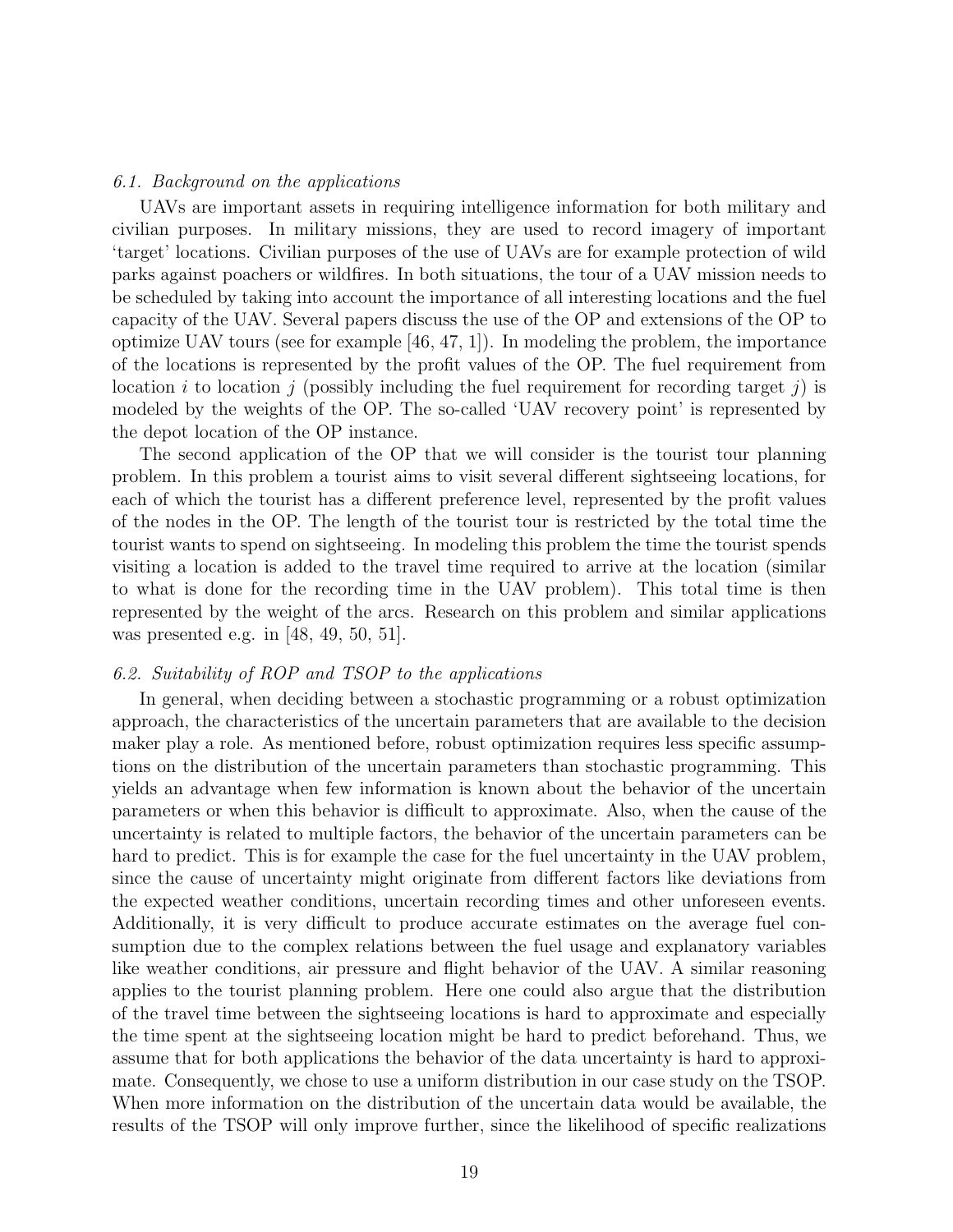within the interval is then tuned by the selected probability distribution. In that case, the advantage of stochastic programming is that it will explicitly exploit the information available on data uncertainty.

The important difference between the two applications mentioned is the consequence of not satisfying the capacity constraint. Since UAVs are expensive assets, it is of high importance that the UAV will actually return to its recovery point before it runs out of fuel. For a tourist on the other hand, violation of the capacity constraint would only imply that the time spent on the sightseeing tour will exceed the time limit that was decided upon in advance. Because of these different interpretations of the capacity constraint, the ROP is the best choice for the UAV mission planning problem, while the TSOP is the best strategy the tourist planning problem. More specifically, in military missions guaranteeing the feasibility of completion of a plan is of uttermost importance. The ROP formulation allows the mission planner to balance a specific feasibility against the planned objective value. In that case, for a certain predetermined feasibility, the best objective value is found. For the tourist problem, exceeding the time limit might mean not all of the sightseeing locations can be visited, because for example a museum may have closed already. Consequently, when the time limit is exceeded less profit can be obtained, but the tourist will in most cases still be able to return to the endpoint. Therefore, the tourist can afford to take a higher 'risk' of violating the capacity constraint than the UAV mission planner and as such, the TSOP is the preferred modeling strategy for the tourist planning problem.

Relating our applications to the results of our case study, the following observations can be made. The difference between the topological structure of the tours in Table 5.3.3 illustrates why the TSOP is able to produce a tour with a higher estimated expected total profit value. As just mentioned, in the military setting the ROP tour is preferred over the TSOP tour. When the UAV operator decides on the ROP tour illustrated in Table 5.3.3 to be the initial tour plan, our simulation results in Table 1 show that the operator has an estimated probability of 0.998 of actually being able to reach all targets in this tour. Only when the UAV operator has achieved its primary goal of reaching all targets of its initial tour, the possibility of exploiting the real-time knowledge on the remaining fuel will be examined. As the thick arrows in the ROP tour show, in case of beneficial fuel realizations additional targets will be added to the tour after target number 5. The figure shows that, if possible, target 4 is the first target to be added, which actually lies further ahead from the recovery point than the previous target, number 5. In case of very low fuel realizations the operator might then still have enough fuel to also visit target 6 before returning to the recovery point, but for the situation depicted in Table 5.3.3 this is not the case. The order of the targets in the TSOP tour on the other hand, might for the same fuel realizations have allowed for target 6 to be obtainable as well. This example thus illustrates the effect of the different optimization objectives combined with the topological characteristics of the data instance on the total obtainable profit value. While the UAV operator primarily wants to perform its initial flight plan, the tourist applying the TSOP tour in Table 5.3.3 just wants to be able to visit the combination of sightseeing locations with the highest possible expected value.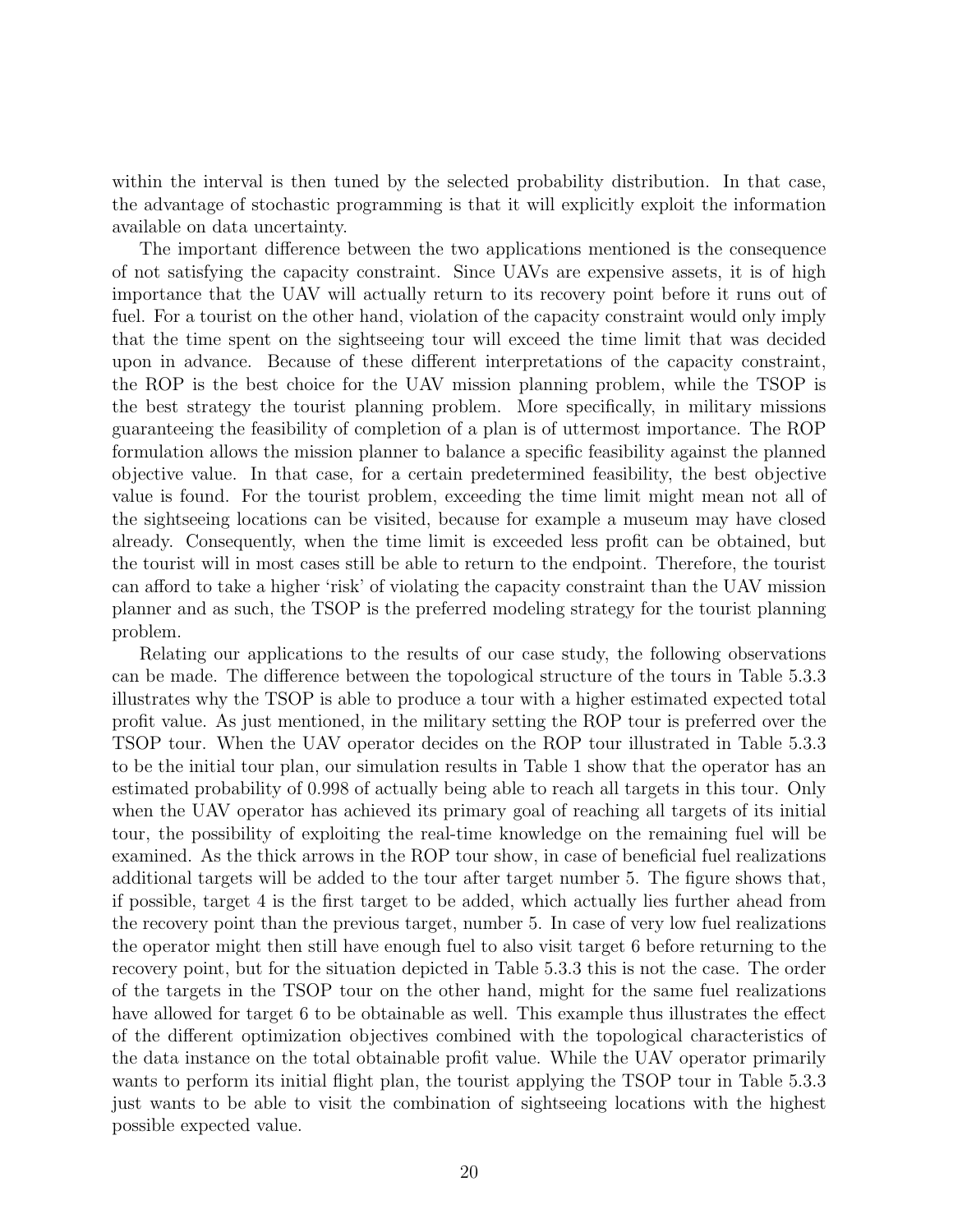# 7. Conclusion

In order to compare modeling strategies we applied both stochastic programming and robust optimization to an uncertain version of the orienteering problem in which the weights of the arcs are uncertain. Each of the associated models deals with uncertainty in its own way. The first model is the known Agile Robust Orienteering Problem (Agile ROP) which ensures feasibility of a tour against all realizations of the uncertain weight parameters within a predefined uncertainty set and prescribes how to execute this tour in a dynamic environment. Since the initial tour construction does not take into account what happens to the total profit value in case of (un)beneficial weight realizations, we introduced the Two-Stage Orienteering Problem (TSOP). The TSOP optimizes the expected profit, which is modeled as the expected difference of the first-stage initial tour and the second-stage profit shortage. The profit shortage is the profit value of the last node(s) of the first-stage tour, that cannot be obtained as a result of the realizations of the weights. To solve the TSOP, we implemented one of the well-known solution methods in stochastic programming: the sample average approximation method. In a case study we illustrated how the use of the TSOP results in higher expected profit than the use of the ROP. This is due to the fact that the TSOP optimizes over the profit value that is corrected for the effects of the actual weight realizations on the total profit to be obtained, contrary to the ROP. We also discussed the suitability of both models for two applications of the OP: the UAV mission planning problem and the tourist tour planning problem.

The TSOP that was introduced in this paper is a two-stage recourse model where the recourse costs only consist of profit shortage. The resulting tours are relatively long and allow the decision maker to continue to the next node of the tour as long as the remaining capacity allows for it. Future research could focus on a multi-stage model, including a 'profit surplus'. The resulting first-stage solution is an initial tour that will be followed as long as possible, and additional nodes could be added to the tour according to a predefined online strategy. In that way, the expected profit could possibly be further increased, since the solution to the two-stage model would be part of the solution space of the multi-stage model. Also, further research could focus on implementing other solution approaches.

Concluding, both stochastic programming and robust optimization provide tools to appropriately take into account data uncertainty already in the modeling stage. Depending on the characteristics of the application the use of one of the approaches might be preferred over the other. In particular, the Agile ROP is the preferred modeling strategy feasibility if an initial plan is highly valued and/or the probabilistic distribution of the data is unknown. When the feasibility constraint is less important or when more information on the data uncertainty is available, the TSOP modeling strategy is preferred since this it optimizes the expected profit value in the uncertain OP.

# References

[1] L. Evers, T. Dollevoet, A. Barros, H. Monsuur, Robust UAV mission planning, EI 2011-07, Econometric Institute, Erasmus University Rotterdam (2011).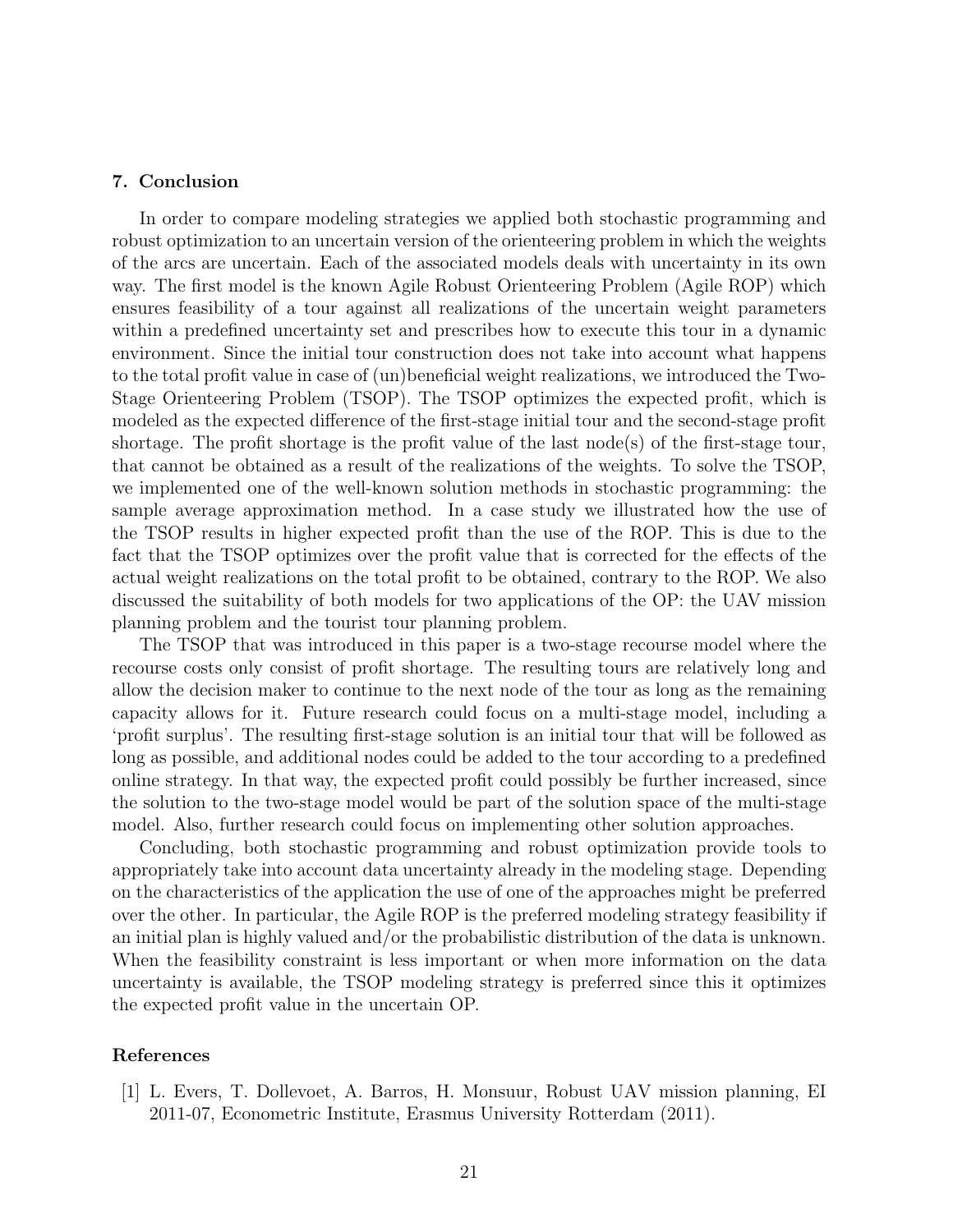- [2] G. Dantzig, Linear Programming and Extensions, Princeton University Press, Princeton, NJ, 1963.
- [3] E. Beale, On minimizing a convex function subject to linear inequalities, Journal of the Royal Statistic Society Series B 17 (1955) 173–184.
- [4] A. Charnes, W. W. Cooper, Chance-constrained programming, Management Science 6(1) (1959) 73–79.
- [5] J. R. Birge, F. Louveaux, Introduction to Stochastic Programming, Springer, 2000.
- [6] A. Ruszczinski, A. Shapiro, Stochastic Programming, Elsevier, Amsterdam, 2003.
- [7] M. H. van der Vlerk, Stochastic programming bibliography, http://www.eco.rug.nl/mally/spbib.html (1996-2007).
- [8] A. Soyster, Convex programming with set-inclusive constraints and applications to inexact linear programming, Operations Research 21(5) (1973) 1154–1157.
- [9] P. Kouvelis, G. Yu, Robust Discrete Optimization and its Applications, Kluwer Academic Publishers, London, 1997.
- [10] A. Ben-Tal, A. Nemirovski, Stable truss topology design via semidefinite programming, SIAM J. on Optimization 7(4) (1997) 991–1016.
- [11] A. Ben-Tal, A. Nemirovski, Robust convex optimization, Mathematics of Operations Research 23(4) (1998) 769–805.
- [12] L. El Ghaoui, H. Lebret, Robust solution to least-squares problems with uncertain data, SIAM Journal on Matrix Analysis and Applications 18 (1997) 1035–1064.
- [13] L. El Ghaoui, F. Oustry, H. Lebret, Robust solutions to uncertain semidefinite programs, SIAM J. on Optimization 9 (1998) 33–52.
- [14] A. Charnes, W. W. Cooper, Deterministic equivalents for optimizing and satisficing under chance constraints, Operations Research 11 (1963) 18–39.
- [15] A. Prékopa, Stochastic Programming, Kluwer, Dordrecht, 1995.
- [16] A. Ben-Tal, A. Goryashko, E. Guslitser, A. Nemirovski, Adjustable robust solutions of uncertain linear programs, Mathematical Programming 99 (2004) 351–376.
- [17] A. Atamturk, M. Zhang, Two-stage robust network flow and design under demand uncertainty, Operations Research 55 (2007) 662–673.
- [18] X. Chen, M. Sim, P. Sun, J. Zhang, A linear-decision based approximation approach to stochastic programming, Operations Research 56(2) (2008) 344–357.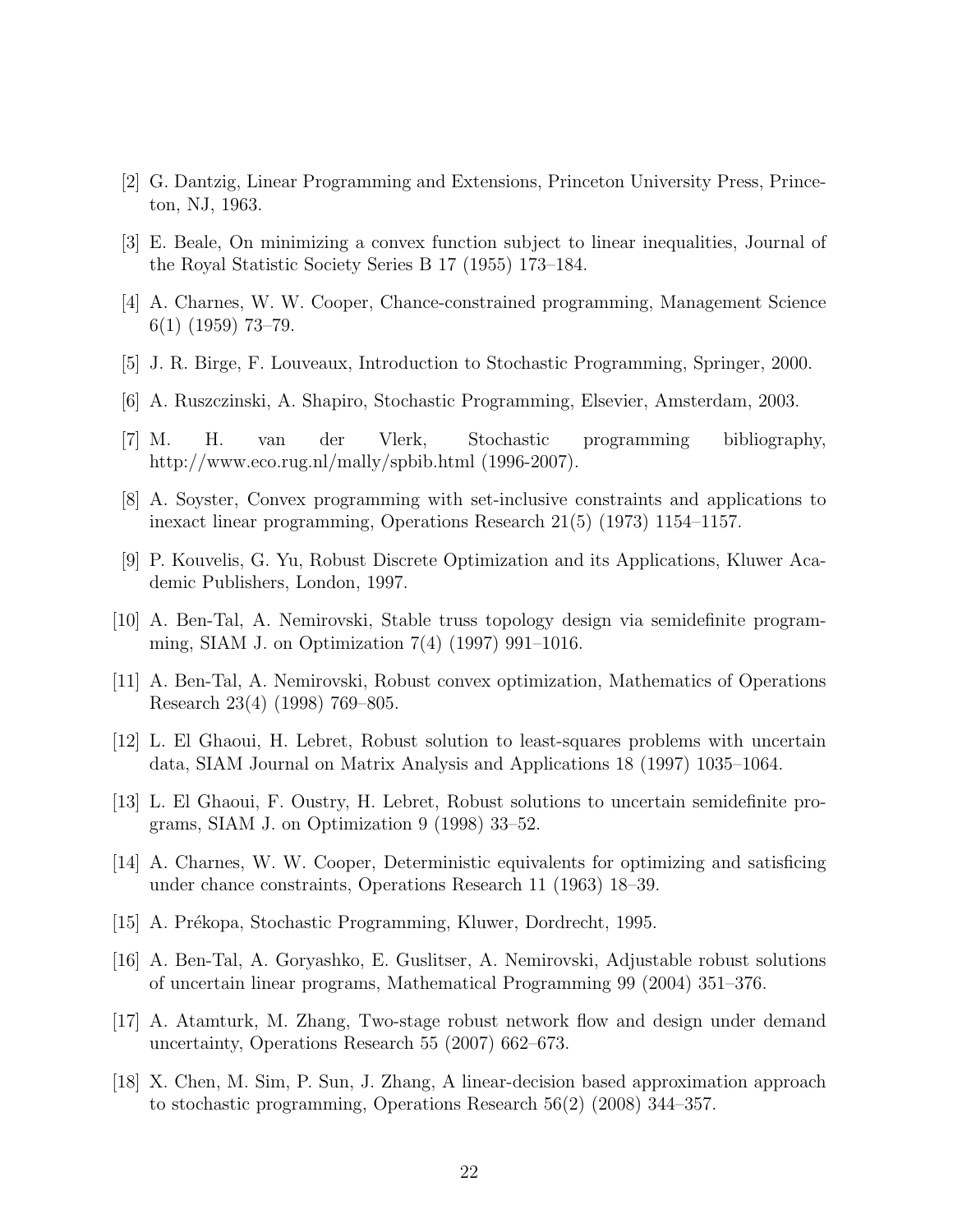- [19] D. Bertsimas, C. Caramanis, Finite adaptability in multistage linear optimization, IEEE Transactions on Automatic Control 55(12) (2010) 2751–2766.
- [20] A. Ben-Tal, A. Nemirovski, Robust solutions of linear programming problems contaminated with uncertain data, Mathematical Programming 88 (2000) 411–424.
- [21] D. Bertsimas, M. Sim, The price of robustness, Operations Research 52(1) (2004) 35–53.
- [22] X. Chen, M. Sim, P. Sun, A robust optimization perspective on stochastic programming, Operations Research 55(6) (2007) 1058–1071.
- [23] D. Bertsimas, A. Thiele, Robust and data-driven optimization modern decisionmaking under uncertainty, Tutorial (2006).
- [24] T. Tsiligirides, Heuristic methods applied to orienteering, Journal of the Operational Research Society 35 (1984) 797–809.
- [25] B. Golden, L. Levy, R. Vohra, The orienteering problem, Naval Research Logistics 34 (1987) 307–318.
- [26] M. Fischetti, J. Salazar, P. Toth, Solving orienteering problem through branch-andcut, INFORMS Journal on Computing 10 (1998) 133–148.
- [27] P. Vansteenwegen, W. Souffria, D. van Oudheusden, The orienteering problem: A survey, European Journal of Operational Research 209(1) (2011) 1–10.
- [28] G. Laporte, S. Martello, The selective traveling salesman problem., Discrete Applied Mathematics 26 (1990) 193–207.
- [29] M. Gendreau, G. Laporte, F. Semet, A branch-and-cut algorithm for the undirected selective travelling salesman problem, Networks 32 (1998) 263–273.
- [30] T. Thomadsen, T. Stidsen, The quadratic selective travelling salesman problem, Technical report 2003-17, Technical University of Denmark, Informatics and Mathematical Modelling (2003).
- [31] S. Kataoka, S. Morito, An algorithm for the single constraint maximum collection problem, Journal of the Operations Research Society of Japan 31(4) (1988) 515–530.
- [32] S. Butt, T. Cavalier, A heuristic for the multiple tour maximum collection problem, Computers and Operations Research 21 (1994) 101–111.
- [33] H. L. Teng, S. Y.and Ong, H. C. Huang, An integer L-shaped algorithm for the timeconstrained traveling salesman problem with stochastic travel times and service times, Asia-Pacific Journal of Operational Research 21 (2004) 241–257.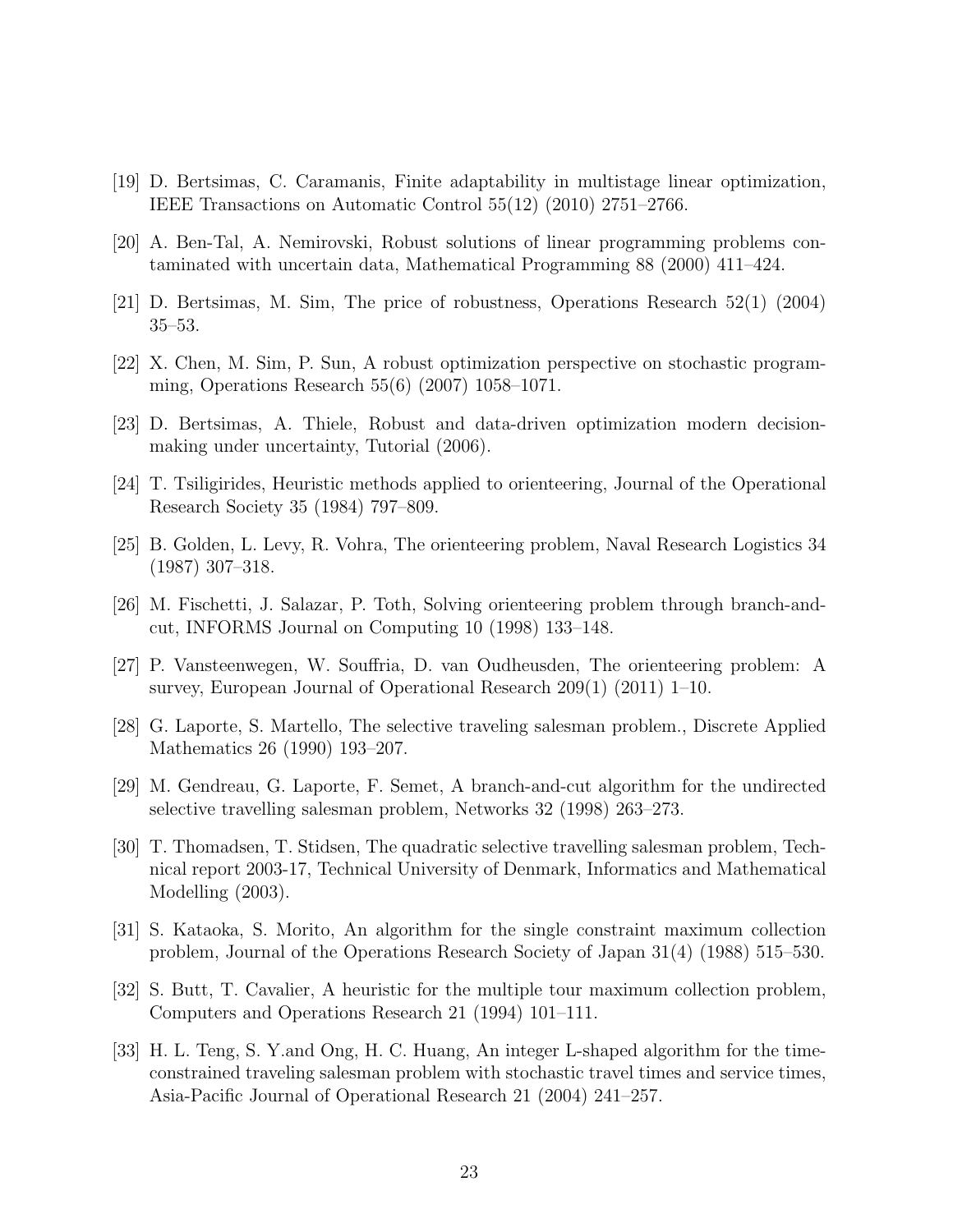- [34] E. Arkin, J. Mitchell, G. Narasimhan, Resource-constrained geometric network optimisation, Proc. 14th ACM Symposium on Computational Geometry June 6-10 (1998) 307–316.
- [35] D. Feillet, P. Dejax, M. Gendreau, Traveling salesman problems with profits: an overview, Transportation Science 39 (2005) 188–205.
- [36] M. Dell'Amico, F. Maffioli, P. Värbrand, On prize-collecting tours and the asymmetric travelling salesman problem, International Transactions in Operational Research 2(3) (1995) 297–308.
- [37] E. Balas, The prize collecting traveling salesman problem, Networks 19(6) (1989) 621–636.
- [38] H. Tang, E. Miller-Hooks, Algorithms for a stochastic selective travelling salesperson problem, The Journal of the Operational Research Society 56 (2005) 439–452.
- [39] A. M. Campbell, M. Gendreau, B. W. Thomas, The orienteering problem with stochastic travel and service times, Annals of Operations Research 186 (2011) 61–81.
- [40] A. Ben-Tal, L. E. Ghaoui, A. Nemirovski, Robust Optimization, Princeton University Press, Princeton and Oxford, 2009.
- [41] G. Laporte, F. Louveaux, L. van Hamme, An integer L-shaped algorithm for the capacitated vehicle routing problem with stochastic demands, Operations Research 50 (2002) 415–423.
- [42] V. Norkin, G. Pflug, A. Ruszcynski, A branch and bound method for stochastic global optimization, Mathematical Programming 83 (1998) 425–450.
- [43] W. Mak, D. Morton, R. Wood, Monte Carlo bounding techniques for determining solution quality in stochastic programs, Operations Research Letters 24 (1999) 47–56.
- [44] A. Kleywegt, A. Shapiro, T. H. de Mello, The sample average approximation method for stochastic discrete optimization, SIAM Journal on Optimization 12 (2001) 479– 502.
- [45] I. Chao, B. Golden, E. Wasil, Theory and methodology: a fast and effective heuristic for the orienteering problem, European Journal of Operational Research 88 (1996) 475–489.
- [46] J. O. Royset, D. N. Reber, Optimized routing of unmanned aerial systems for the interdiction of improvised explosive devices, Military Operations Research 3(4) (2010) 2917–2922.
- [47] F. Mufalli, R. Batta, R. Nagi, Simultaneous sensor selection and routing of unmanned aerial vehicles for complex mission plans, Working paper, Department of Industrial and Systems Engineering, University at Buffalo (State University of New York) (2010).